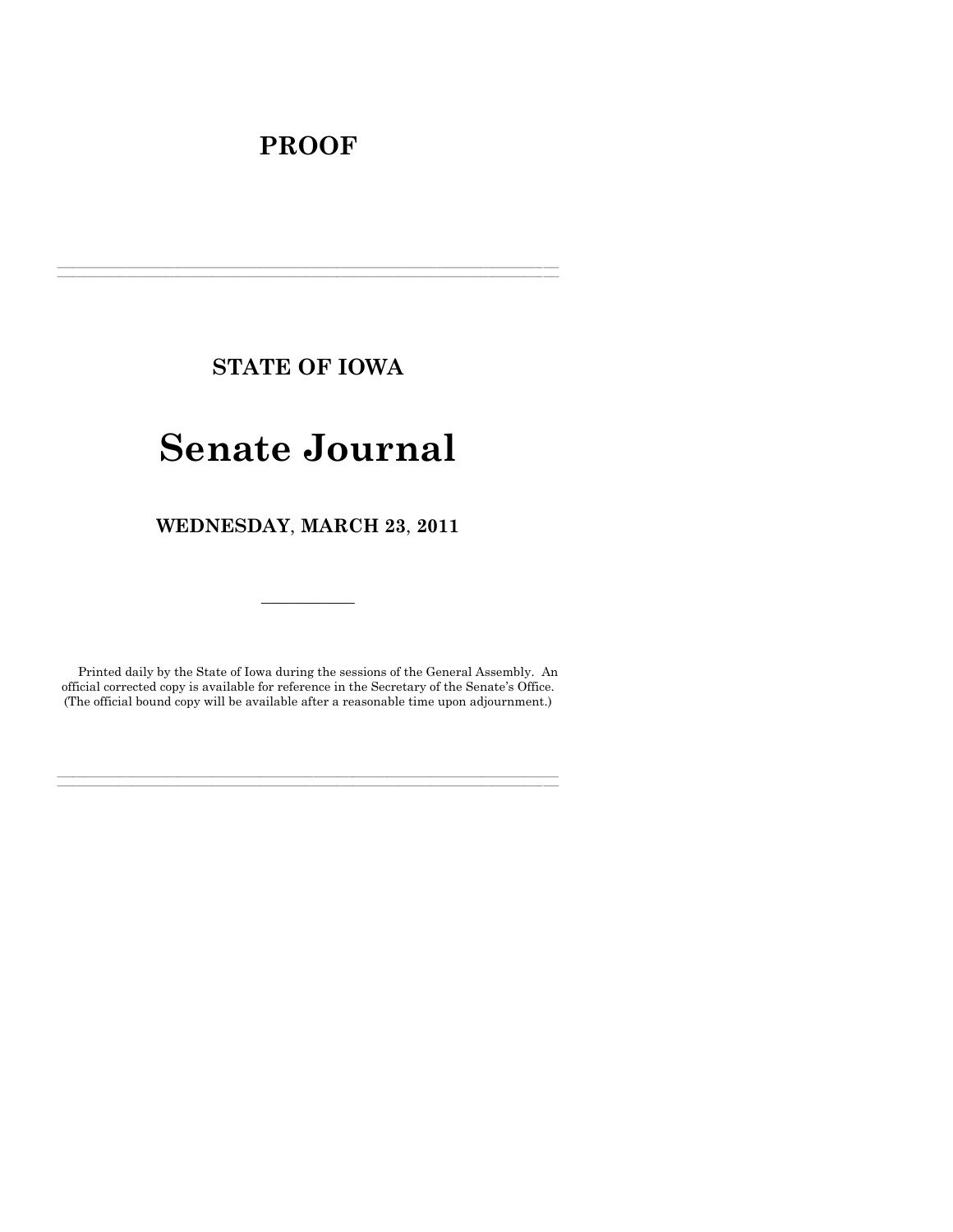# **JOURNAL OF THE SENATE**

 $\frac{1}{2}$ 

SEVENTY-THIRD CALENDAR DAY FORTY-THIRD SESSION DAY

Senate Chamber Des Moines, Iowa, Wednesday, March 23, 2011

The Senate met in regular session at 9:03 a.m., President Kibbie presiding.

Prayer was offered by Pastor Mike Evans of Crossroad Evangelical Free Church in Earlham, Iowa. He was the guest of Senator Sorenson.

# PLEDGE OF ALLEGIANCE

The Pledge of Allegiance was led by Admiral Gerald Gneckow, former admiral of the U.S.S. Iowa.

The Journal of Tuesday, March 22, 2011, was approved.

# CONSIDERATION OF RESOLUTION (Regular Calendar)

Senator Gronstal asked and received unanimous consent to take up for consideration [Senate Resolution 8.](http://coolice.legis.state.ia.us/Cool-ICE/default.asp?Category=billinfo&Service=Billbook&frame=1&GA=84&hbill=SR8)

#### **[Senate Resolution 8](http://coolice.legis.state.ia.us/Cool-ICE/default.asp?Category=billinfo&Service=Billbook&frame=1&GA=84&hbill=SR8)**

On motion of Senator Sodders, **Senate [Resolution 8](http://coolice.legis.state.ia.us/Cool-ICE/default.asp?Category=billinfo&Service=Billbook&frame=1&GA=84&hbill=SR8)**, a resolution supporting the Republic of China on Taiwan as a part of the global community, with report of committee recommending passage, was taken up for consideration.

Senator Sodders moved the adoption of [Senate Resolution 8,](http://coolice.legis.state.ia.us/Cool-ICE/default.asp?Category=billinfo&Service=Billbook&frame=1&GA=84&hbill=SR8) which motion prevailed by a voice vote.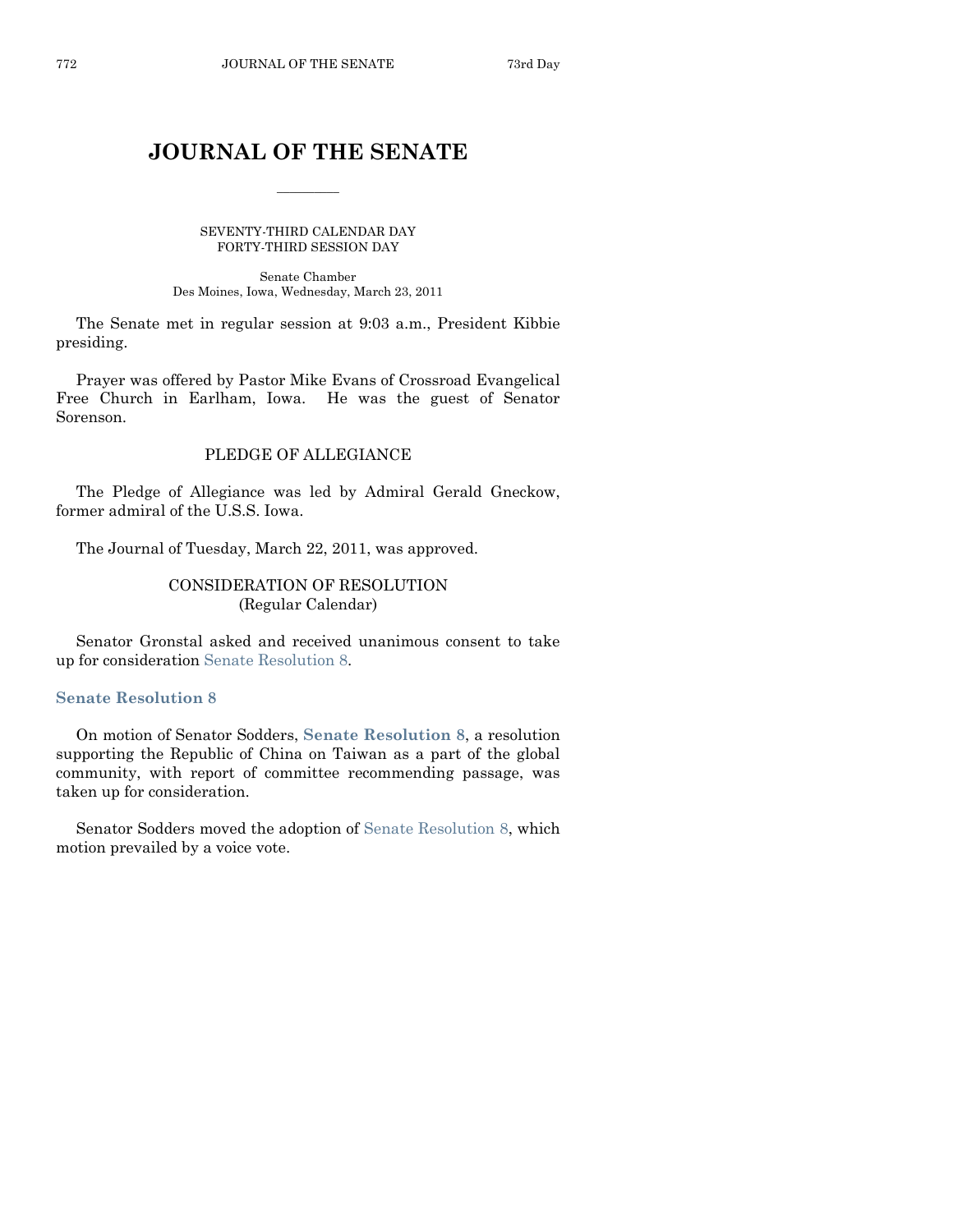#### SPECIAL GUESTS

Senator Sodders introduced to the Senate chamber ranking officials of the Republic of China, Taiwan. Perry Shen, Director General of the Taipei Economic and Cultural Office in Chicago, accompanied by David Wu, Phillip Chen, Rose Kuo-Chen Chen, and May-May Ng, President of CK International, Ltd.

Director General Shen addressed the Senate with brief remarks.

The Senate rose and expressed its welcome.

The Senate stood at ease at 9:20 a.m. until the fall of the gavel for the purpose of party caucuses.

The Senate resumed session at 10:49 a.m., President Kibbie presiding.

#### LEAVES OF ABSENCE

Leaves of absence were granted as follows:

Senators Ward and Seymour, until they arrive, on request of Senator McKinley.

#### HOUSE AMENDMENT CONSIDERED

#### **[Senate File 470](http://coolice.legis.state.ia.us/Cool-ICE/default.asp?Category=billinfo&Service=Billbook&frame=1&GA=84&hbill=SF470)**

Senator Beall called up for consideration **[Senate File 470](http://coolice.legis.state.ia.us/Cool-ICE/default.asp?Category=billinfo&Service=Billbook&frame=1&GA=84&hbill=SF470)**, a bill for an act relating to the duties and operations of the state's community colleges, amended by the House in House amendment S–[3160,](http://coolice.legis.state.ia.us/Cool-ICE/default.asp?Category=billinfo&Service=Billbook&frame=1&GA=84&hbill=S3160) filed March 22, 2011.

Senator Beall moved that the Senate concur in the House amendment.

The motion prevailed by a voice vote and the Senate **concurred** in the House amendment.

Senator Beall moved that the bill, as amended by the House and concurred in by the Senate, be read the last time now and placed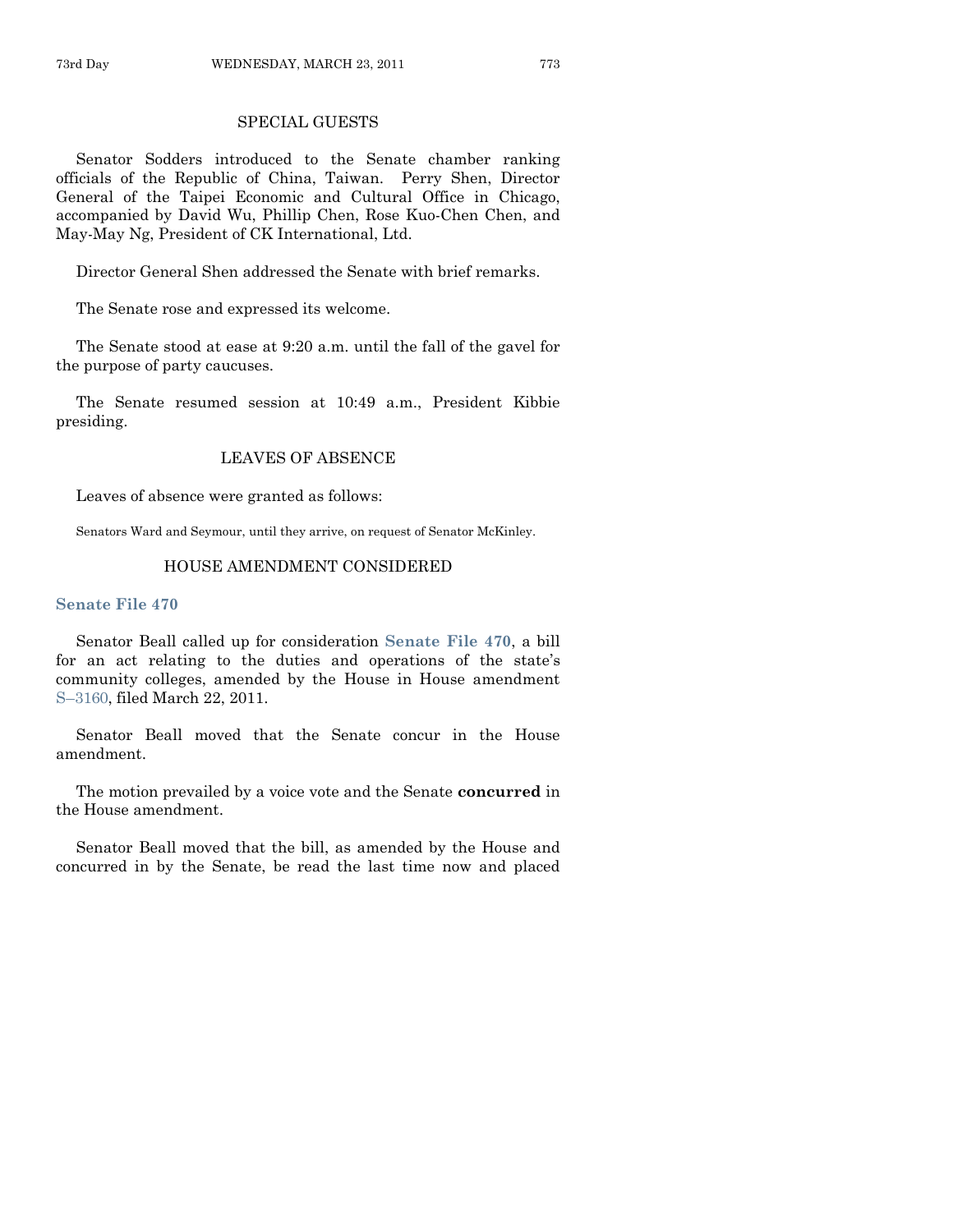upon its passage, which motion prevailed by a voice vote, and the bill was read the last time.

On the question "Shall the bill pass?"  $(S.F. 470)$ , the vote was:

Yeas, 48:

| Anderson    | Dandekar  | Hamerlinck | McKinley   |
|-------------|-----------|------------|------------|
| Bacon       | Danielson | Hancock    | Quirmbach  |
| Bartz       | Dearden   | Hatch      | Ragan      |
| Beall       | Dix.      | Hogg       | Rielly     |
| Behn        | Dotzler   | Horn       | Schoenjahn |
| Bertrand    | Dvorsky   | Houser     | Seng       |
| Black       | Ernst     | Jochum     | Smith      |
| Boettger    | Feenstra  | Johnson    | Sodders    |
| Bolkcom     | Fraise    | Kapucian   | Sorenson   |
| Bowman      | Greiner   | Kettering  | Whitver    |
| Chelgren    | Gronstal  | Kibbie     | Wilhelm    |
| Courtney    | Hahn      | McCoy      | Zaun       |
| Nays, none. |           |            |            |

Absent, 2: Seymour Ward

The bill, having received a constitutional majority, was declared to have passed the Senate and the title was agreed to.

# HOUSE AMENDMENT CONSIDERED

#### **[Senate File 402](http://coolice.legis.state.ia.us/Cool-ICE/default.asp?Category=billinfo&Service=Billbook&frame=1&GA=84&hbill=SF402)**

Senator Sodders called up for consideration **[Senate File 402](http://coolice.legis.state.ia.us/Cool-ICE/default.asp?Category=billinfo&Service=Billbook&frame=1&GA=84&hbill=SF402)**, a bill for an act relating to the injured veterans grant program, amended by the House in House amendment S–[3148,](http://coolice.legis.state.ia.us/Cool-ICE/default.asp?Category=billinfo&Service=Billbook&frame=1&GA=84&hbill=S3148) filed March 22, 2011.

Senator Sodders moved that the Senate concur in the House amendment.

The motion prevailed by a voice vote and the Senate **concurred** in the House amendment.

Senator Sodders moved that the bill, as amended by the House and concurred in by the Senate, be read the last time now and placed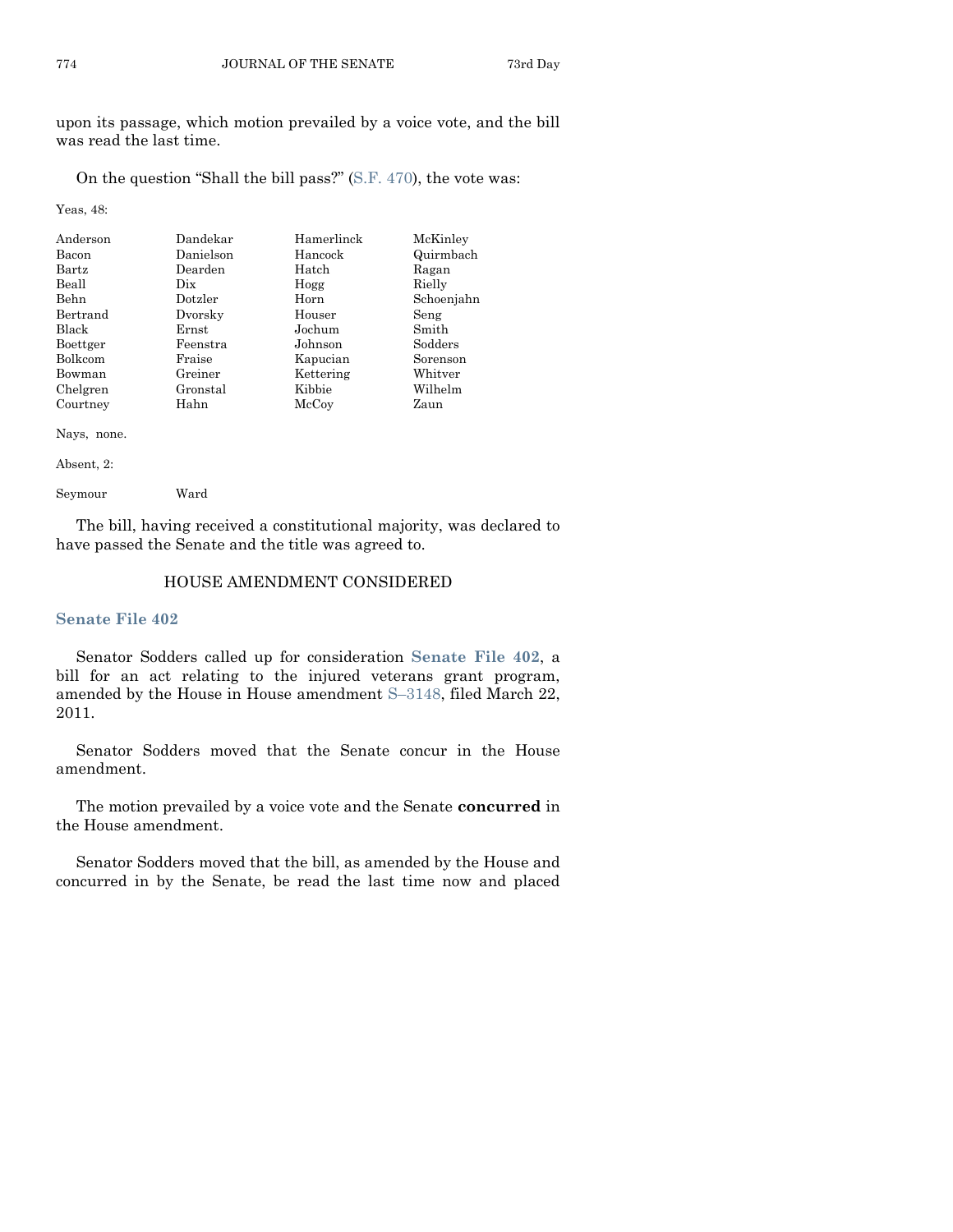upon its passage, which motion prevailed by a voice vote, and the bill was read the last time.

On the question "Shall the bill pass?"  $(S.F. 402)$ , the vote was:

Yeas, 48:

| Anderson    | Dandekar                        | Hamerlinck | McKinley   |
|-------------|---------------------------------|------------|------------|
| Bacon       | Danielson                       | Hancock    | Quirmbach  |
| Bartz       | Dearden                         | Hatch      | Ragan      |
| Beall       | $_{\rm \scriptscriptstyle Dix}$ | Hogg       | Rielly     |
| <b>Behn</b> | Dotzler                         | Horn       | Schoenjahn |
| Bertrand    | Dvorsky                         | Houser     | Seng       |
| Black       | Ernst                           | Jochum     | Smith      |
| Boettger    | Feenstra                        | Johnson    | Sodders    |
| Bolkcom     | Fraise                          | Kapucian   | Sorenson   |
| Bowman      | Greiner                         | Kettering  | Whitver    |
| Chelgren    | Gronstal                        | Kibbie     | Wilhelm    |
| Courtney    | Hahn                            | McCoy      | Zaun       |
| Nays, none. |                                 |            |            |

Absent, 2: Seymour Ward

The bill, having received a constitutional majority, was declared to have passed the Senate and the title, as amended, was agreed to.

# CONSIDERATION OF BILL (Regular Calendar)

Senator Gronstal asked and received unanimous consent to take up for consideration [Senate File 419.](http://coolice.legis.state.ia.us/Cool-ICE/default.asp?Category=billinfo&Service=Billbook&frame=1&GA=84&hbill=SF419)

#### **[Senate File 419](http://coolice.legis.state.ia.us/Cool-ICE/default.asp?Category=billinfo&Service=Billbook&frame=1&GA=84&hbill=SF419)**

On motion of Senator Sodders, **[Senate File 419](http://coolice.legis.state.ia.us/Cool-ICE/default.asp?Category=billinfo&Service=Billbook&frame=1&GA=84&hbill=SF419)**, a bill for an act authorizing the establishment of a philanthropy account within a student activity fund, was taken up for consideration.

Senator Sodders offered amendment S–[3083,](http://coolice.legis.state.ia.us/Cool-ICE/default.asp?Category=billinfo&Service=Billbook&frame=1&GA=84&hbill=S3083) filed by him on March 10, 2011, to page 1 of the bill, and moved its adoption.

Amendment S–[3083](http://coolice.legis.state.ia.us/Cool-ICE/default.asp?Category=billinfo&Service=Billbook&frame=1&GA=84&hbill=S3083) was adopted by a voice vote.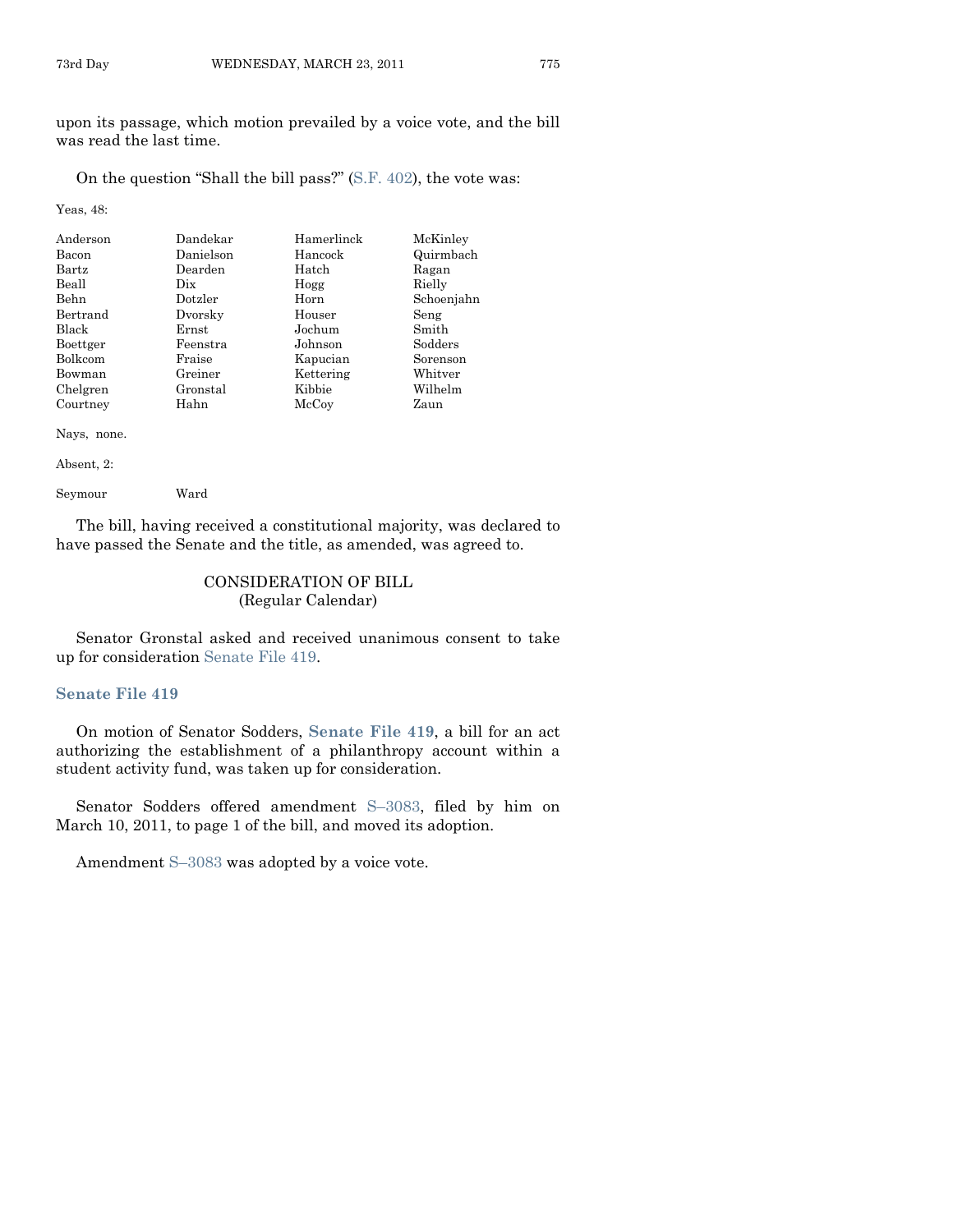Senator Sodders moved that the bill be read the last time now and placed upon its passage, which motion prevailed by a voice vote, and the bill was read the last time.

On the question "Shall the bill pass?" [\(S.F. 419\)](http://coolice.legis.state.ia.us/Cool-ICE/default.asp?Category=billinfo&Service=Billbook&frame=1&GA=84&hbill=SF419), the vote was:

Yeas, 33:

| Anderson<br>Beall<br>Bertrand<br>Black<br><b>Bolkcom</b><br>Bowman<br>Chelgren<br>Courtney<br>Dandekar<br>Nays, 15: | Danielson<br>Dearden<br>Dotzler<br>Dvorsky<br>Fraise<br>Greiner<br>Gronstal<br>Hamerlinck<br>Hancock | Hatch<br>Hogg<br>Horn<br>Jochum<br>Kapucian<br>Kibbie<br>McCoy<br>Quirmbach<br>Ragan | Rielly<br>Schoenjahn<br>Seng<br>Smith<br>Sodders<br>Wilhelm |
|---------------------------------------------------------------------------------------------------------------------|------------------------------------------------------------------------------------------------------|--------------------------------------------------------------------------------------|-------------------------------------------------------------|
| Bacon<br>Bartz<br>Behn<br>Boettger                                                                                  | Dix<br>Ernst<br>Feenstra<br>Hahn                                                                     | Houser<br>Johnson<br>Kettering<br>McKinley                                           | Sorenson<br>Whitver<br>Zaun                                 |

Absent, 2:

Seymour Ward

The bill, having received a constitutional majority, was declared to have passed the Senate and the title was agreed to.

#### IMMEDIATELY MESSAGED

Senator Gronstal asked and received unanimous consent that **Senate Files 402**, **419**, and **470** be **immediately messaged** to the House.

#### LEAVE OF ABSENCE

Leave of absence was granted as follows:

Senator Sorenson, until he returns, on request of Senator McKinley.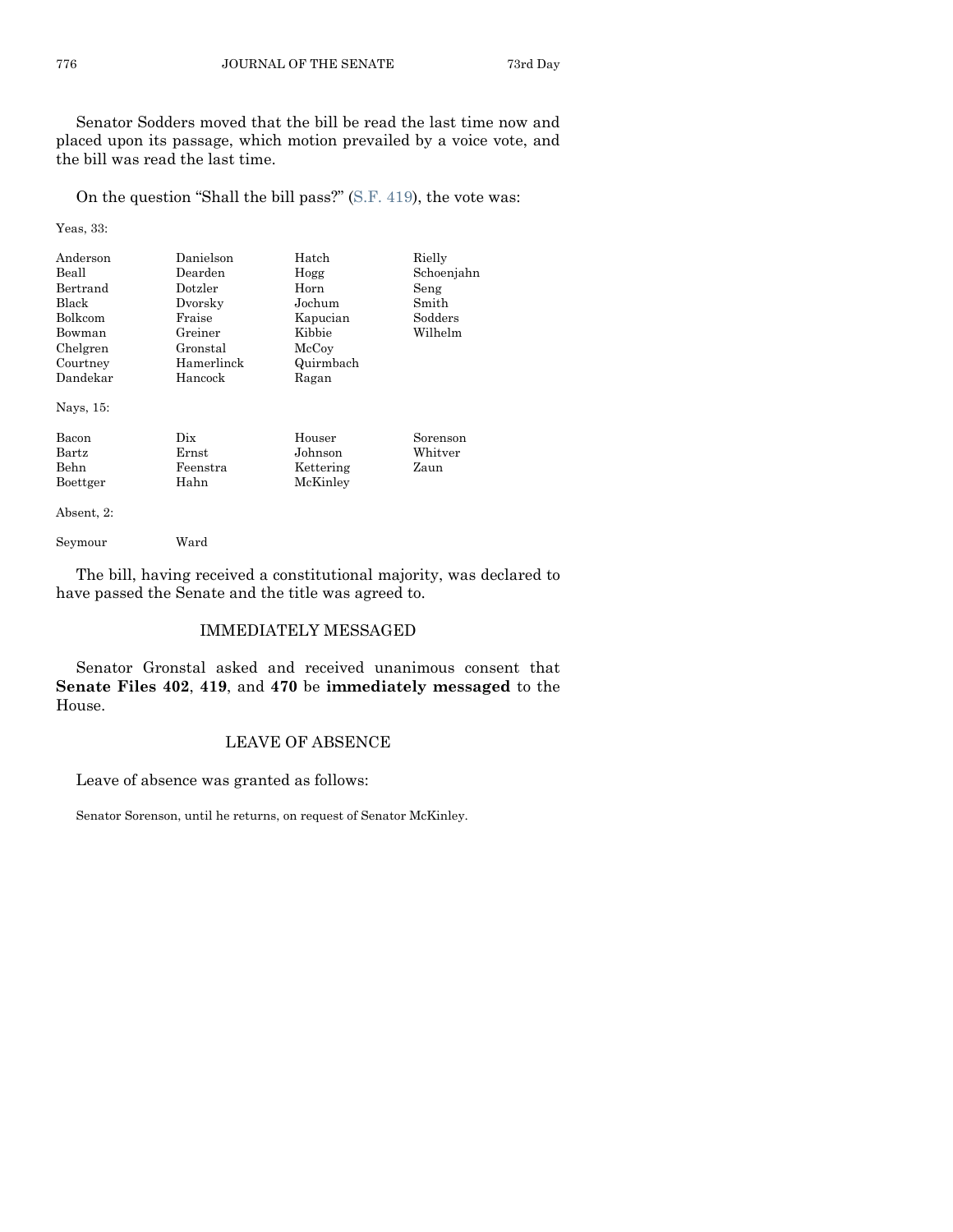# CONSIDERATION OF BILLS (Appropriations Calendar)

Senator Gronstal asked and received unanimous consent to take up for consideration Senate Files 511 and 510.

#### **[Senate File 511](http://coolice.legis.state.ia.us/Cool-ICE/default.asp?Category=billinfo&Service=Billbook&frame=1&GA=84&hbill=SF511)**

On motion of Senator Hogg, **[Senate File 511](http://coolice.legis.state.ia.us/Cool-ICE/default.asp?Category=billinfo&Service=Billbook&frame=1&GA=84&hbill=SF511)**, a bill for an act relating to and making appropriations to the judicial branch, was taken up for consideration.

Senator Kettering offered amendment S–[3163,](http://coolice.legis.state.ia.us/Cool-ICE/default.asp?Category=billinfo&Service=Billbook&frame=1&GA=84&hbill=S3163) filed by him from the floor to page 3 of the bill, and moved its adoption.

Amendment S–[3163](http://coolice.legis.state.ia.us/Cool-ICE/default.asp?Category=billinfo&Service=Billbook&frame=1&GA=84&hbill=S3163) was adopted by a voice vote.

Senator Hogg moved that the bill be read the last time now and placed upon its passage, which motion prevailed by a voice vote, and the bill was read the last time.

On the question "Shall the bill pass?"  $(S.F. 511)$ , the vote was:

Yeas, 26:

| Beall          | Dearden  | Hogg       | Rielly     |
|----------------|----------|------------|------------|
| Black          | Dotzler  | Horn       | Schoenjahn |
| Bolkcom        | Dvorsky  | Jochum     | Seng       |
| Bowman         | Fraise   | Kibbie     | Sodders    |
| Courtney       | Gronstal | McCoy      | Wilhelm    |
| Dandekar       | Hancock  | Quirmbach  |            |
| Danielson      | Hatch    | Ragan      |            |
| Nays, 21:      |          |            |            |
| Anderson       | Chelgren | Hamerlinck | Smith      |
| Bacon          | Dix      | Houser     | Whitver    |
| $_{\rm Bartz}$ | Ernst    | Johnson    | Zaun       |
| <b>Behn</b>    | Feenstra | Kapucian   |            |
| Bertrand       | Greiner  | Kettering  |            |
| Boettger       | Hahn     | McKinley   |            |
|                |          |            |            |
| Absent, 3:     |          |            |            |

The bill, having received a constitutional majority, was declared to have passed the Senate and the title was agreed to.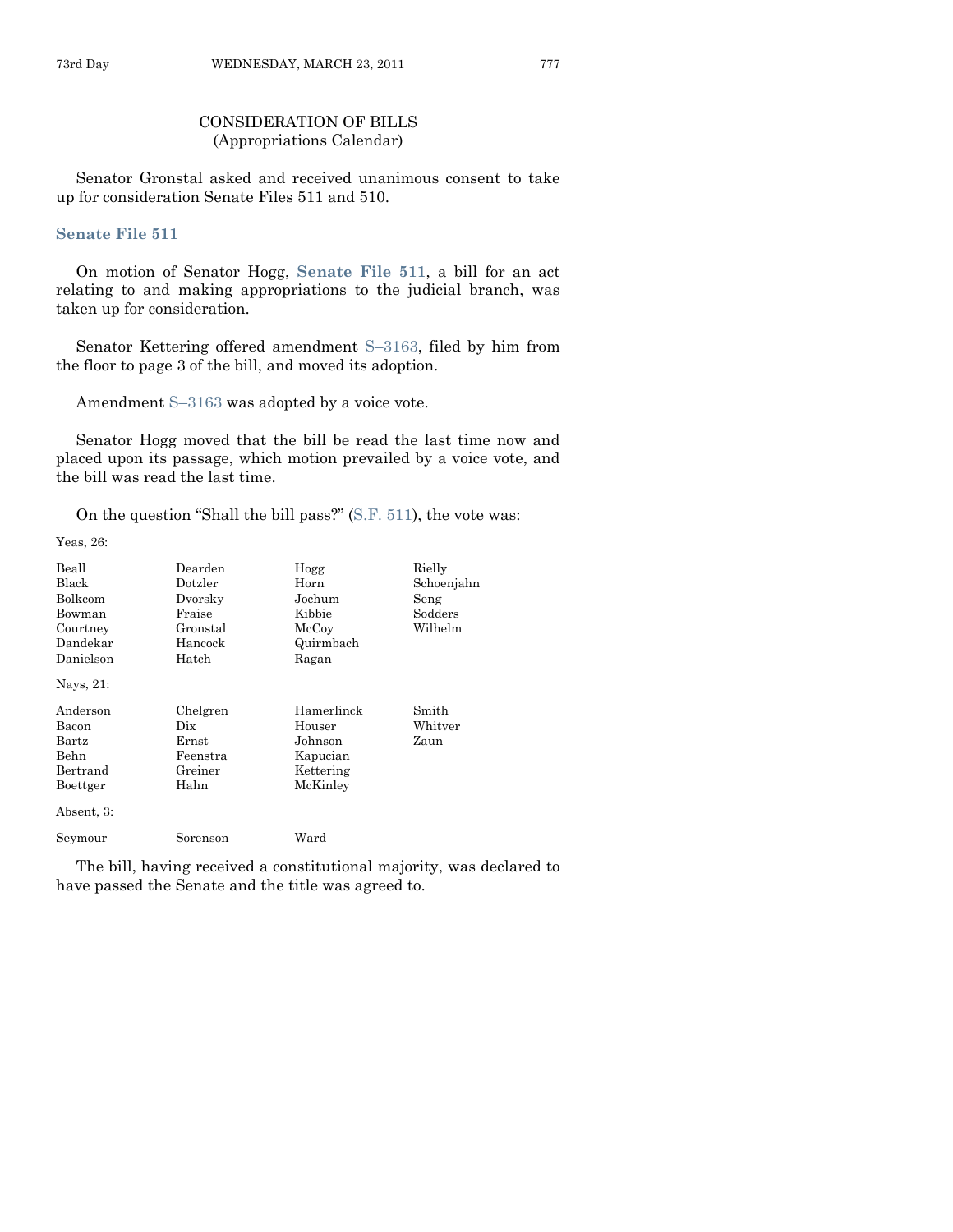# **[Senate File 510](http://coolice.legis.state.ia.us/Cool-ICE/default.asp?Category=billinfo&Service=Billbook&frame=1&GA=84&hbill=SF510)**

On motion of Senator Hancock, **[Senate File 510](http://coolice.legis.state.ia.us/Cool-ICE/default.asp?Category=billinfo&Service=Billbook&frame=1&GA=84&hbill=SF510)**, a bill for an act relating to and making appropriations to the justice system, was taken up for consideration.

Senator Johnson offered amendment S–[3162,](http://coolice.legis.state.ia.us/Cool-ICE/default.asp?Category=billinfo&Service=Billbook&frame=1&GA=84&hbill=S3162) filed by him from the floor to page 1 of the bill, and moved its adoption.

A record roll call was requested.

On the question "Shall amendment  $S-3162$  $S-3162$  be adopted?" [\(S.F.](http://coolice.legis.state.ia.us/Cool-ICE/default.asp?Category=billinfo&Service=Billbook&frame=1&GA=84&hbill=SF510) 510), the vote was:

Yeas, 22:

| Anderson<br>Bacon<br>Bartz<br>Behn<br>Bertrand<br>Boettger<br>Nays, 25:                 | Bowman<br>Chelgren<br>Dix<br>Ernst<br>Feenstra<br>Greiner            | Hahn<br>Hamerlinck<br>Houser<br>Johnson<br>Kapucian<br>Kettering  | McKinley<br>Smith<br>Whitver<br>Zaun     |
|-----------------------------------------------------------------------------------------|----------------------------------------------------------------------|-------------------------------------------------------------------|------------------------------------------|
| Beall<br>Black<br>Bolkcom<br>Courtney<br>Dandekar<br>Danielson<br>Dearden<br>Absent, 3: | Dotzler<br>Dvorsky<br>Fraise<br>Gronstal<br>Hancock<br>Hatch<br>Hogg | Horn<br>Jochum<br>Kibbie<br>McCoy<br>Quirmbach<br>Ragan<br>Rielly | Schoenjahn<br>Seng<br>Sodders<br>Wilhelm |
| Seymour                                                                                 | Sorenson                                                             | Ward                                                              |                                          |

Amendment S–[3162](http://coolice.legis.state.ia.us/Cool-ICE/default.asp?Category=billinfo&Service=Billbook&frame=1&GA=84&hbill=S3162) lost.

Senator Hancock moved that the bill be read the last time now and placed upon its passage, which motion prevailed by a voice vote, and the bill was read the last time.

On the question "Shall the bill pass?"  $(S.F. 510)$ , the vote was:

Yeas, 26:

| Beall   | Dearden | Hogg   | Rielly     |
|---------|---------|--------|------------|
| Black   | Dotzler | Horn   | Schoenjahn |
| Bolkcom | Dvorsky | Jochum | Seng       |
| Bowman  | Fraise  | Kibbie | Sodders    |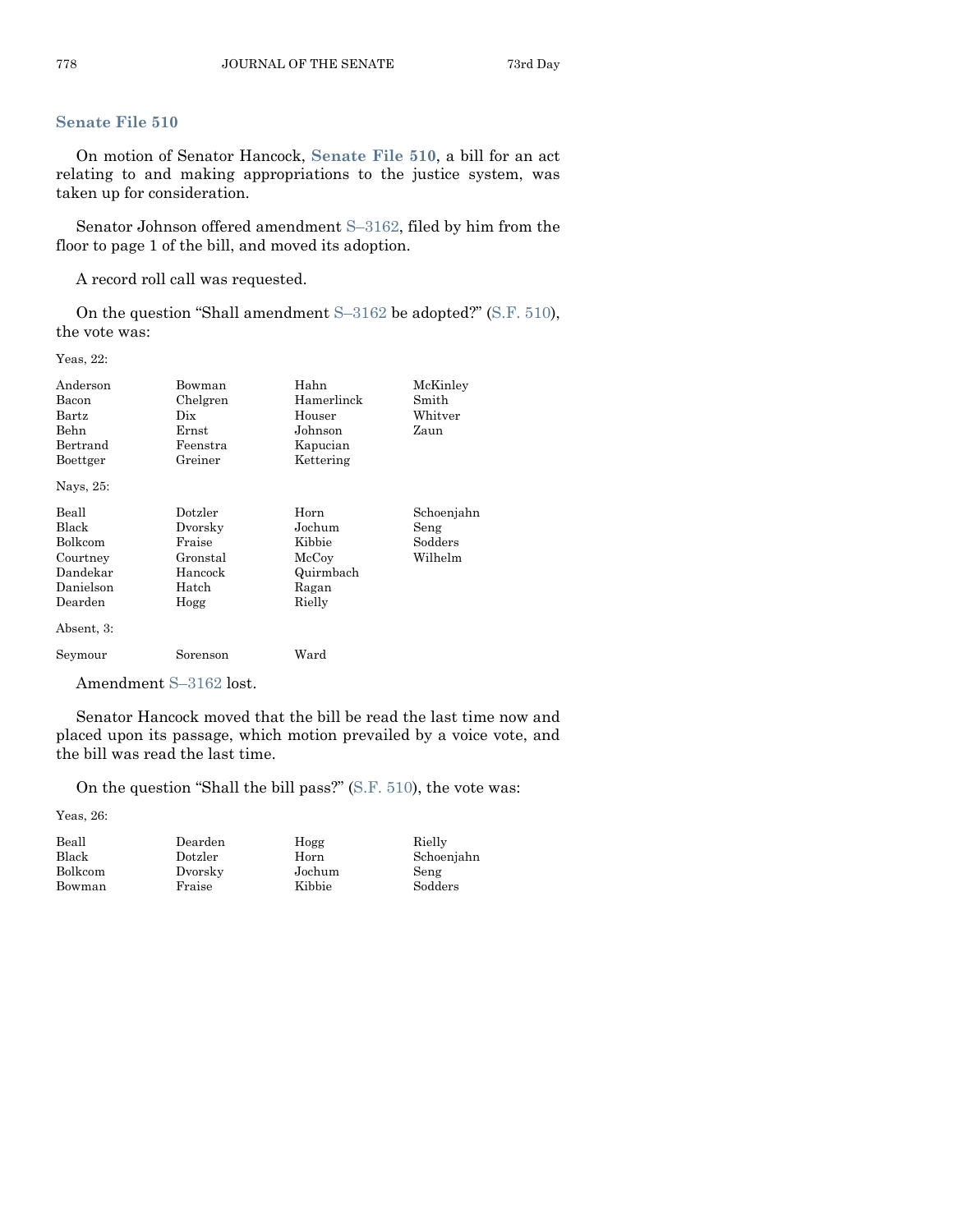| Courtney  | Gronstal | McCoy      | Wilhelm  |
|-----------|----------|------------|----------|
| Dandekar  | Hancock  | Quirmbach  |          |
| Danielson | Hatch    | Ragan      |          |
| Nays, 22: |          |            |          |
| Anderson  | Chelgren | Hamerlinck | Smith    |
| Bacon     | Dix      | Houser     | Sorenson |
| Bartz     | Ernst    | Johnson    | Whitver  |
| Behn      | Feenstra | Kapucian   | Zaun     |
| Bertrand  | Greiner  | Kettering  |          |
| Boettger  | Hahn     | McKinley   |          |
|           |          |            |          |

Absent, 2:

Seymour Ward

The bill, having received a constitutional majority, was declared to have passed the Senate and the title was agreed to.

# CONSIDERATION OF BILL (Regular Calendar)

Senator Gronstal asked and received unanimous consent to take up for consideration [Senate File 444.](http://coolice.legis.state.ia.us/Cool-ICE/default.asp?Category=billinfo&Service=Billbook&frame=1&GA=84&hbill=SF444)

#### **[Senate File 444](http://coolice.legis.state.ia.us/Cool-ICE/default.asp?Category=billinfo&Service=Billbook&frame=1&GA=84&hbill=SF444)**

On motion of Senator Quirmbach, **[Senate File 444](http://coolice.legis.state.ia.us/Cool-ICE/default.asp?Category=billinfo&Service=Billbook&frame=1&GA=84&hbill=SF444)**, a bill for an act relating to oversight functions performed by the college student aid commission regarding certain restrictions and requirements for schools offering postsecondary educational programs, providing for fees, and making penalties applicable, was taken up for consideration.

Senator Quirmbach offered amendment S–[3165,](http://coolice.legis.state.ia.us/Cool-ICE/default.asp?Category=billinfo&Service=Billbook&frame=1&GA=84&hbill=S3165) filed by him from the floor to page 6 of the bill, and moved its adoption.

Amendment S–[3165](http://coolice.legis.state.ia.us/Cool-ICE/default.asp?Category=billinfo&Service=Billbook&frame=1&GA=84&hbill=S3165) was adopted by a voice vote.

Senator Quirmbach offered amendment S–[3153,](http://coolice.legis.state.ia.us/Cool-ICE/default.asp?Category=billinfo&Service=Billbook&frame=1&GA=84&hbill=S3153) filed by Senators Quirmbach and Hamerlinck on March 22, 2011, to page 7 of the bill, and moved its adoption.

Amendment S–[3153](http://coolice.legis.state.ia.us/Cool-ICE/default.asp?Category=billinfo&Service=Billbook&frame=1&GA=84&hbill=S3153) was adopted by a voice vote.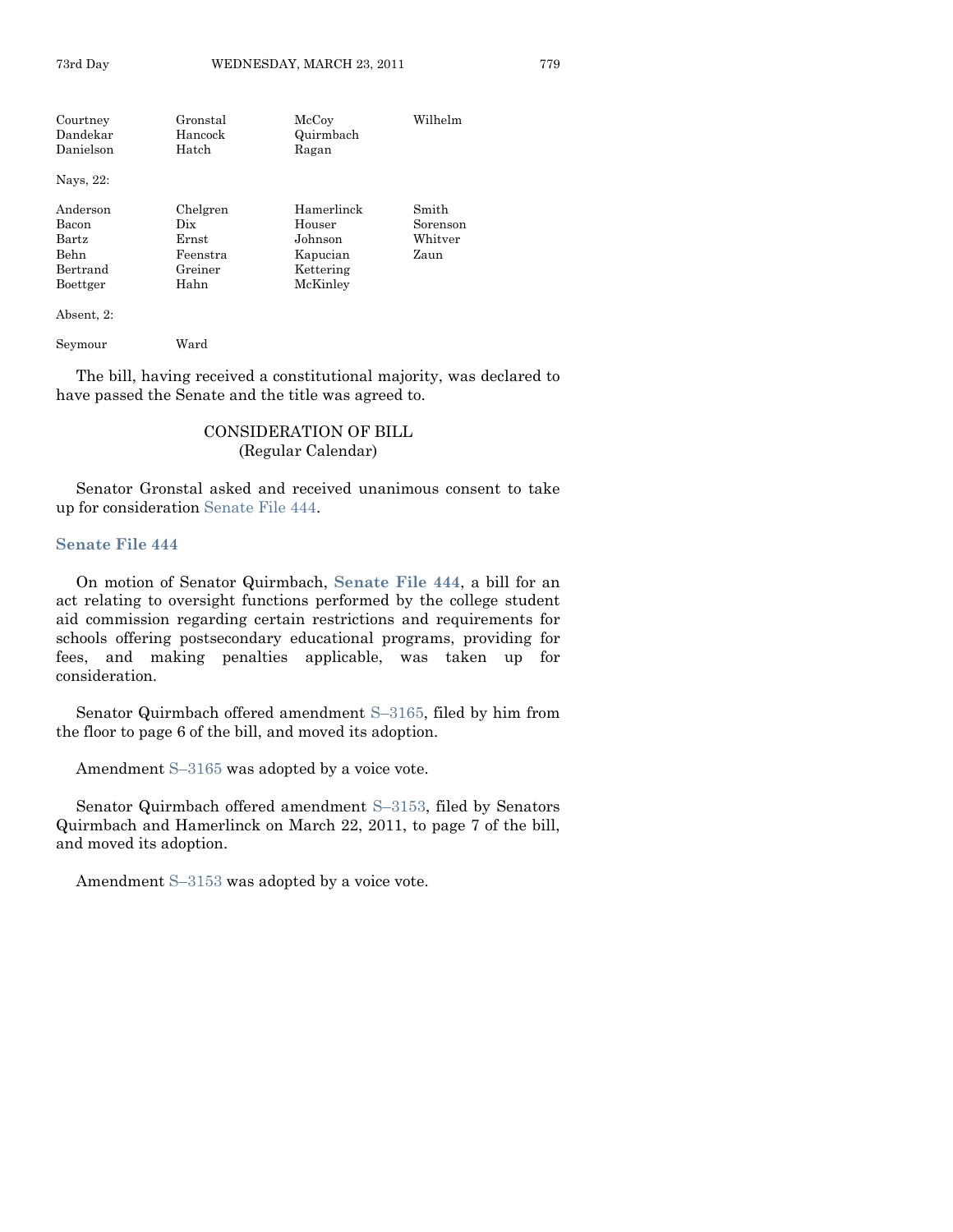Senator Quirmbach offered amendment S–[3093,](http://coolice.legis.state.ia.us/Cool-ICE/default.asp?Category=billinfo&Service=Billbook&frame=1&GA=84&hbill=S3093) filed by him on March 14, 2011, to page 8 and amending the title page of the bill, and moved its adoption.

Amendment S–[3093](http://coolice.legis.state.ia.us/Cool-ICE/default.asp?Category=billinfo&Service=Billbook&frame=1&GA=84&hbill=S3093) was adopted by a voice vote.

Senator Quirmbach moved that the bill be read the last time now and placed upon its passage, which motion prevailed by a voice vote, and the bill was read the last time.

On the question "Shall the bill pass?"  $(S.F. 444)$ , the vote was:

Yeas, 48:

| Anderson       | Dandekar  | Hamerlinck | McKinley   |
|----------------|-----------|------------|------------|
| Bacon          | Danielson | Hancock    | Quirmbach  |
| Bartz          | Dearden   | Hatch      | Ragan      |
| Beall          | Dix       | Hogg       | Rielly     |
| Behn           | Dotzler   | Horn       | Schoenjahn |
| Bertrand       | Dvorsky   | Houser     | Seng       |
| Black          | Ernst     | Jochum     | Smith      |
| Boettger       | Feenstra  | Johnson    | Sodders    |
| <b>Bolkcom</b> | Fraise    | Kapucian   | Sorenson   |
| Bowman         | Greiner   | Kettering  | Whitver    |
| Chelgren       | Gronstal  | Kibbie     | Wilhelm    |
| Courtney       | Hahn      | McCoy      | Zaun       |
| Nays, none.    |           |            |            |

Absent, 2:

Seymour Ward

The bill, having received a constitutional majority, was declared to have passed the Senate and the title, as amended, was agreed to.

#### IMMEDIATELY MESSAGED

Senator Gronstal asked and received unanimous consent that **Senate Files 444**, **510**, and **511** be **immediately messaged** to the House.

## LEAVE OF ABSENCE

Leave of absence was granted as follows:

Senator Bartz, until he returns, on request of Senator Kettering.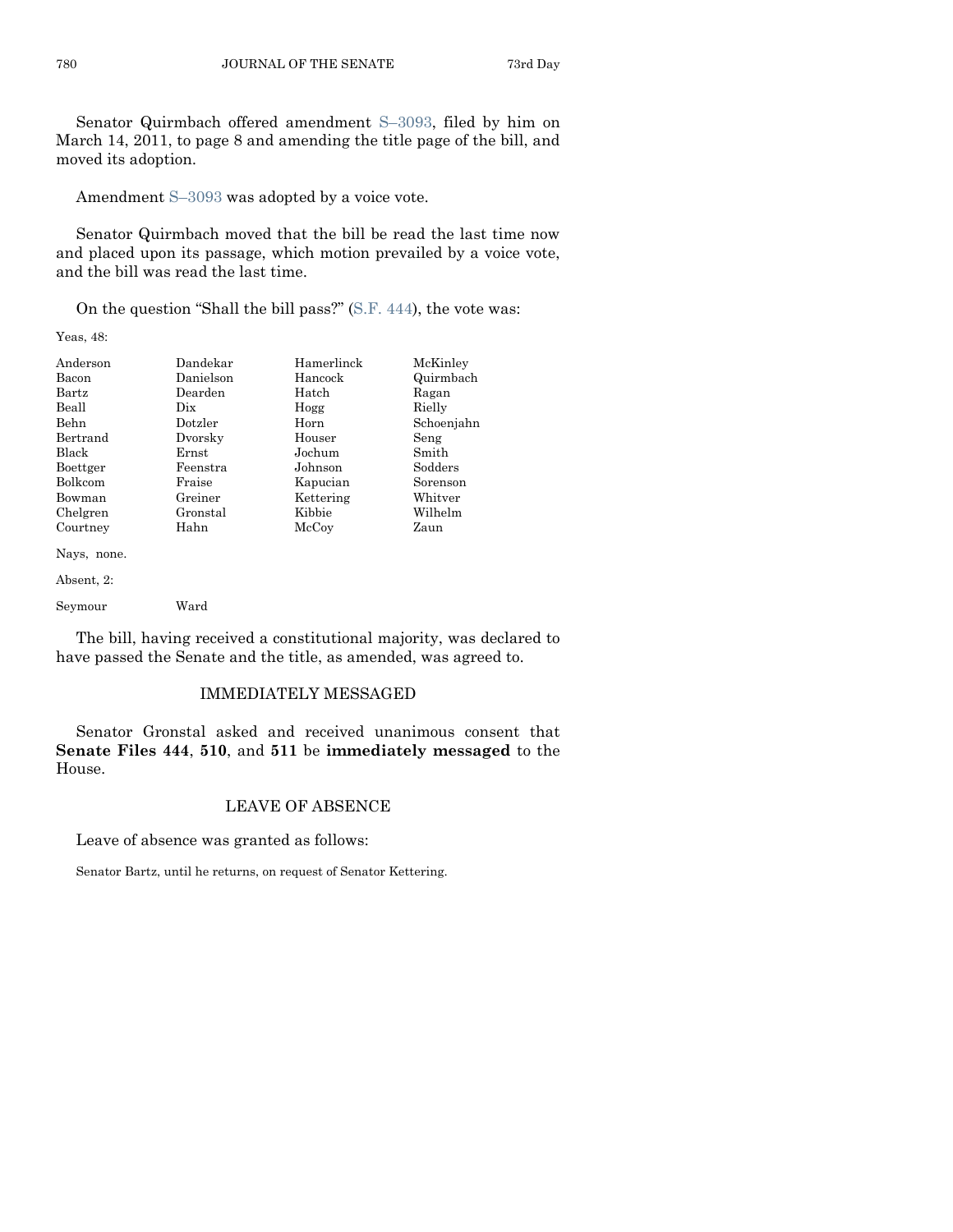# CONSIDERATION OF BILLS (Regular Calendar)

Senator Gronstal asked and received unanimous consent to take up for consideration Senate Files 413 and 192 and [House File 267.](http://coolice.legis.state.ia.us/Cool-ICE/default.asp?Category=billinfo&Service=Billbook&frame=1&GA=84&hbill=HF267)

#### **[Senate File 413](http://coolice.legis.state.ia.us/Cool-ICE/default.asp?Category=billinfo&Service=Billbook&frame=1&GA=84&hbill=SF413)**

On motion of Senator Jochum, **[Senate File 413](http://coolice.legis.state.ia.us/Cool-ICE/default.asp?Category=billinfo&Service=Billbook&frame=1&GA=84&hbill=SF413)**, a bill for an act relating to financial responsibilities of local emergency management commissions, was taken up for consideration.

Senator Jochum moved that the bill be read the last time now and placed upon its passage, which motion prevailed by a voice vote, and the bill was read the last time.

On the question "Shall the bill pass?" [\(S.F. 413\)](http://coolice.legis.state.ia.us/Cool-ICE/default.asp?Category=billinfo&Service=Billbook&frame=1&GA=84&hbill=SF413), the vote was:

Yeas, 47:

| Anderson     | Danielson  | Hancock   | Quirmbach  |
|--------------|------------|-----------|------------|
| Bacon        | Dearden    | Hatch     | Ragan      |
| Beall        | Dix        | Hogg      | Rielly     |
| Behn         | Dotzler    | Horn      | Schoenjahn |
| Bertrand     | Dvorsky    | Houser    | Seng       |
| <b>Black</b> | Ernst      | Jochum    | Smith      |
| Boettger     | Feenstra   | Johnson   | Sodders    |
| Bolkcom      | Fraise     | Kapucian  | Sorenson   |
| Bowman       | Greiner    | Kettering | Whitver    |
| Chelgren     | Gronstal   | Kibbie    | Wilhelm    |
| Courtney     | Hahn       | McCoy     | Zaun       |
| Dandekar     | Hamerlinck | McKinley  |            |
| Nays, none.  |            |           |            |

Absent, 3:

Bartz Seymour Ward

The bill, having received a constitutional majority, was declared to have passed the Senate and the title was agreed to.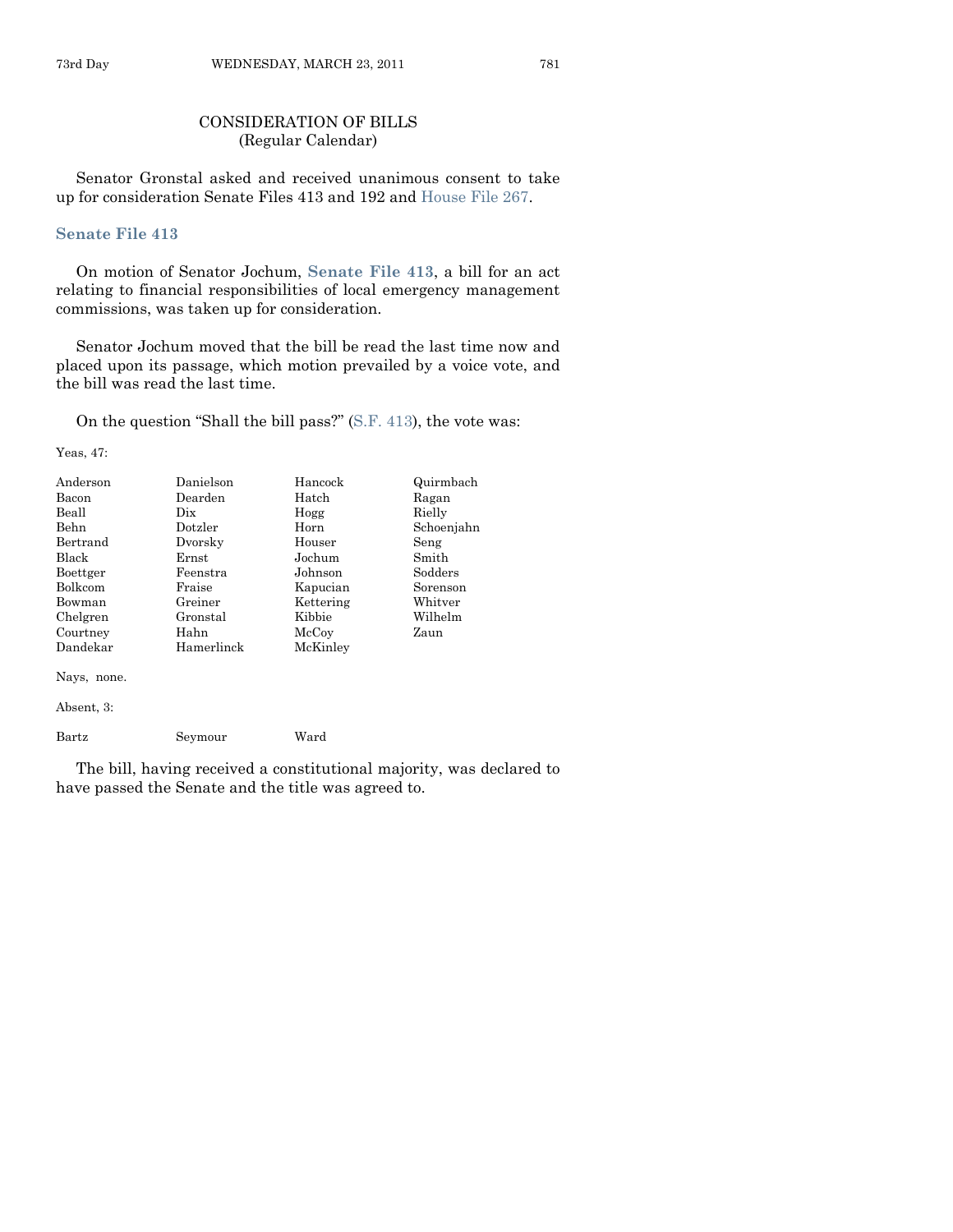# **[Senate File 192](http://coolice.legis.state.ia.us/Cool-ICE/default.asp?Category=billinfo&Service=Billbook&frame=1&GA=84&hbill=SF192)**

On motion of Senator Black, **[Senate File 192](http://coolice.legis.state.ia.us/Cool-ICE/default.asp?Category=billinfo&Service=Billbook&frame=1&GA=84&hbill=SF192)**, a bill for an act relating to snowmobile registration and permit fees, with report of committee on Ways and Means recommending passage, was taken up for consideration.

Senator Black offered amendment S–[3167,](http://coolice.legis.state.ia.us/Cool-ICE/default.asp?Category=billinfo&Service=Billbook&frame=1&GA=84&hbill=S3167) filed by him from the floor to page 2 of the bill, and moved its adoption.

Amendment S–[3167](http://coolice.legis.state.ia.us/Cool-ICE/default.asp?Category=billinfo&Service=Billbook&frame=1&GA=84&hbill=S3167) was adopted by a voice vote.

Senator Black moved that the bill be read the last time now and placed upon its passage, which motion prevailed by a voice vote, and the bill was read the last time.

On the question "Shall the bill pass?" [\(S.F. 192\)](http://coolice.legis.state.ia.us/Cool-ICE/default.asp?Category=billinfo&Service=Billbook&frame=1&GA=84&hbill=SF192), the vote was:

Yeas, 32:

| Beall<br>Black<br>Bolkcom<br>Bowman<br>Courtney<br>Dandekar<br>Danielson<br>Dearden<br>Nays, 15: | Dotzler<br>Dvorsky<br>Feenstra<br>Fraise<br>Gronstal<br>Hahn<br>Hancock<br>Hatch | Hogg<br>Horn<br>Houser<br>Jochum<br>Johnson<br>Kapucian<br>Kettering<br>Kibbie | McCoy<br>Quirmbach<br>Ragan<br>Rielly<br>Schoenjahn<br>Seng<br>Sodders<br>Wilhelm |
|--------------------------------------------------------------------------------------------------|----------------------------------------------------------------------------------|--------------------------------------------------------------------------------|-----------------------------------------------------------------------------------|
| Anderson<br>Bacon<br>Behn<br>Bertrand<br>Absent, 3:                                              | Boettger<br>Chelgren<br>Dix<br>Ernst                                             | Greiner<br>Hamerlinck<br>McKinley<br>Smith                                     | Sorenson<br>Whitver<br>Zaun                                                       |
| Bartz                                                                                            | Seymour                                                                          | Ward                                                                           |                                                                                   |

The bill, having received a constitutional majority, was declared to have passed the Senate and the title was agreed to.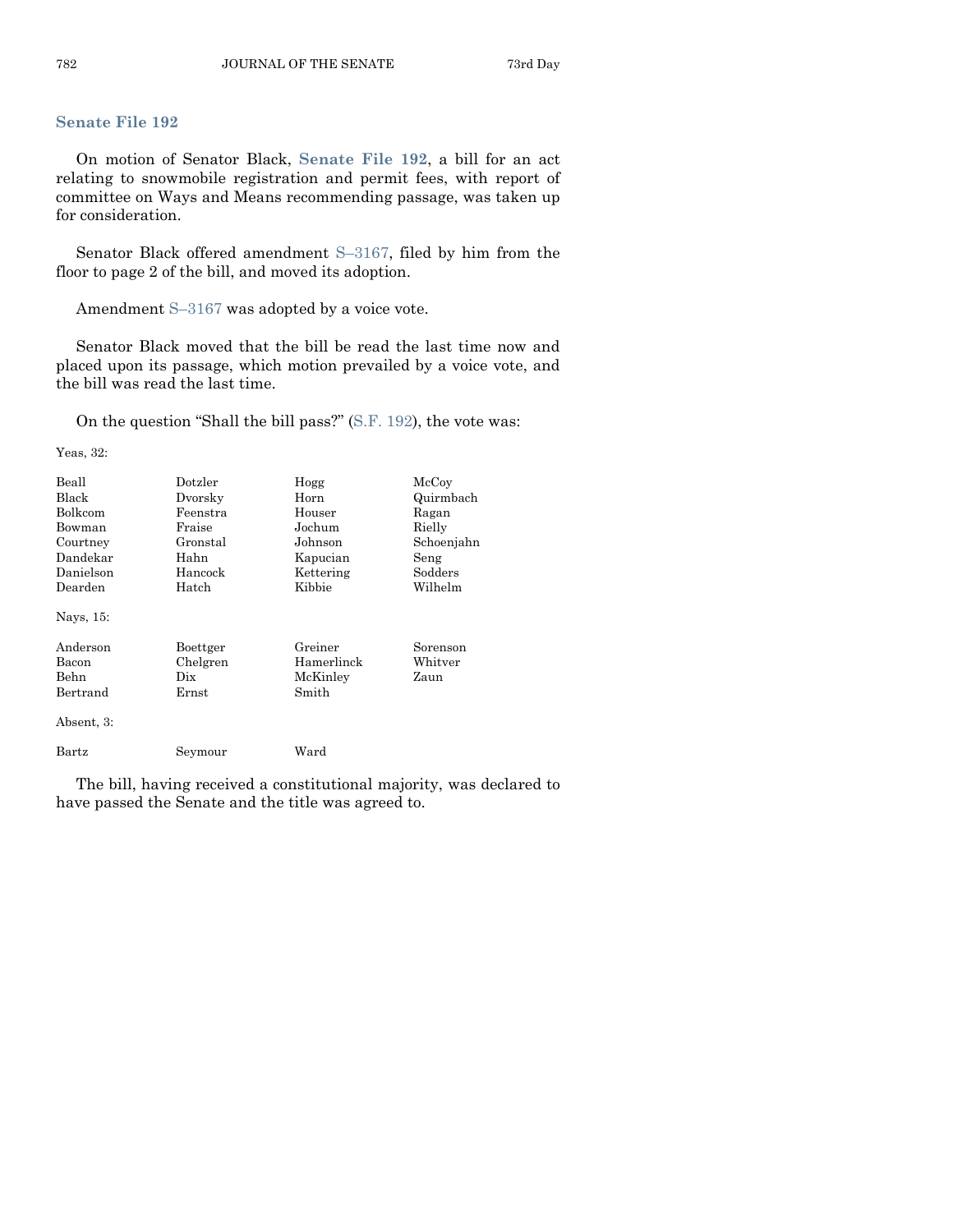# **[House File 267](http://coolice.legis.state.ia.us/Cool-ICE/default.asp?Category=billinfo&Service=Billbook&frame=1&GA=84&hbill=HF267)**

On motion of Senator Rielly, **[House File 267](http://coolice.legis.state.ia.us/Cool-ICE/default.asp?Category=billinfo&Service=Billbook&frame=1&GA=84&hbill=HF267)**, a bill for an act relating to the identification of historic properties by certain rural electric cooperatives, with report of committee recommending amendment and passage, was taken up for consideration.

Senator Rielly offered amendment S–[3112,](http://coolice.legis.state.ia.us/Cool-ICE/default.asp?Category=billinfo&Service=Billbook&frame=1&GA=84&hbill=S3112) filed by the committee on Economic Growth/Rebuild Iowa on March 15, 2011, striking and replacing everything after the enacting clause and amending the title page of the bill, and moved its adoption.

Amendment S–[3112](http://coolice.legis.state.ia.us/Cool-ICE/default.asp?Category=billinfo&Service=Billbook&frame=1&GA=84&hbill=S3112) was adopted by a voice vote.

Senator Rielly moved that the bill be read the last time now and placed upon its passage, which motion prevailed by a voice vote, and the bill was read the last time.

On the question "Shall the bill pass?"  $(H.F. 267)$ , the vote was:

Yeas, 45:

| Anderson     | Danielson                       | Hancock   | Rielly     |
|--------------|---------------------------------|-----------|------------|
| Bacon        | Dearden                         | Hogg      | Schoenjahn |
| Beall        | $_{\rm \scriptscriptstyle Dix}$ | Horn      | Seng       |
| Behn         | Dotzler                         | Houser    | Smith      |
| Bertrand     | Dvorsky                         | Jochum    | Sodders    |
| Black        | $\rm Ernst$                     | Johnson   | Sorenson   |
| Boettger     | Feenstra                        | Kapucian  | Whitver    |
| Bolkcom      | Fraise                          | Kettering | Wilhelm    |
| Bowman       | Greiner                         | Kibbie    | Zaun       |
| Chelgren     | Gronstal                        | McCoy     |            |
| Courtney     | Hahn                            | McKinley  |            |
| Dandekar     | Hamerlinck                      | Ragan     |            |
| Nays, $1$ :  |                                 |           |            |
| Quirmbach    |                                 |           |            |
| Present, 1:  |                                 |           |            |
| Hatch        |                                 |           |            |
| Absent, 3:   |                                 |           |            |
| $\rm{Bartz}$ | Seymour                         | Ward      |            |

The bill, having received a constitutional majority, was declared to have passed the Senate and the title, as amended, was agreed to.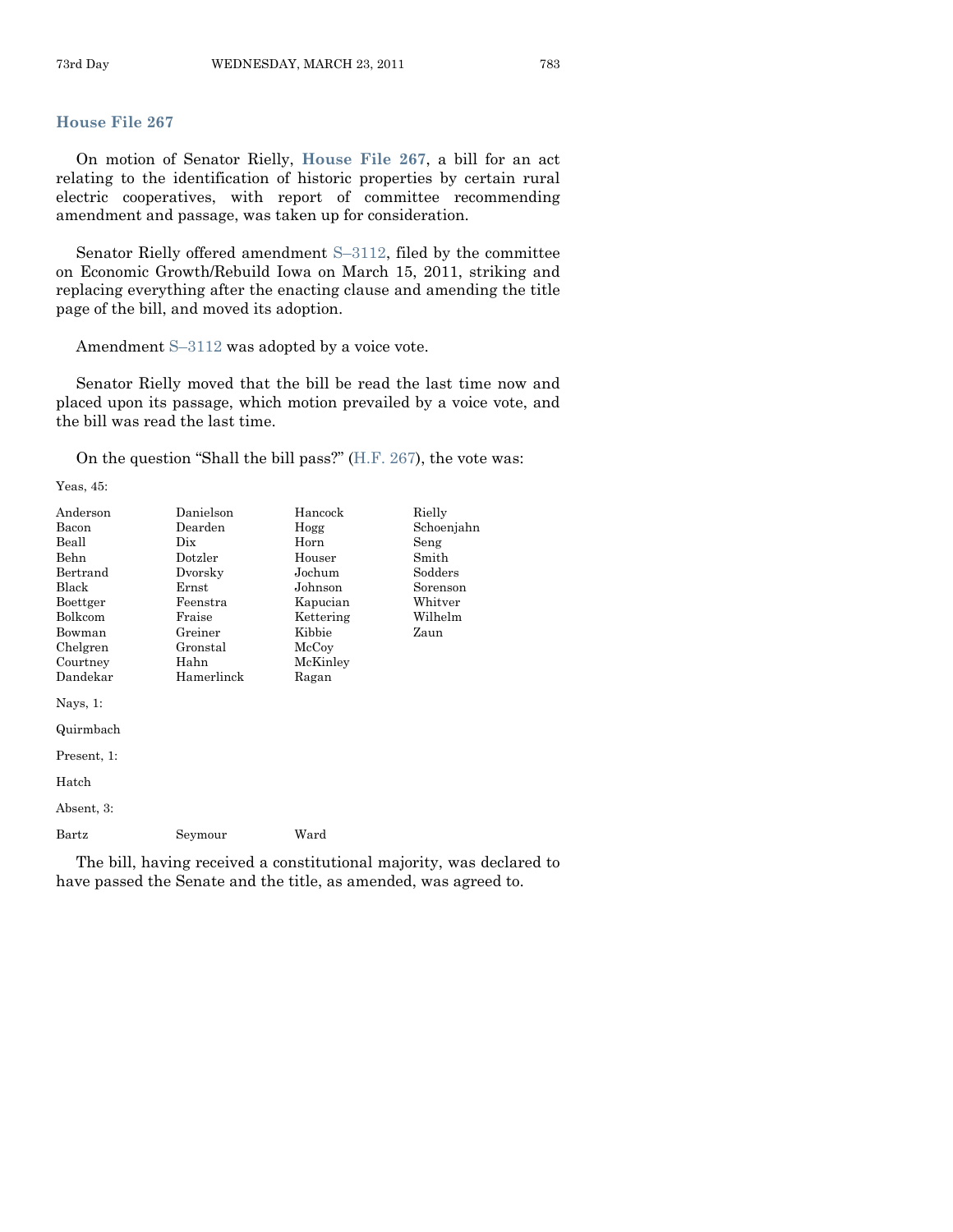# IMMEDIATELY MESSAGED

Senator Gronstal asked and received unanimous consent that **Senate Files 192** and **413** and **[House File 267](http://coolice.legis.state.ia.us/Cool-ICE/default.asp?Category=billinfo&Service=Billbook&frame=1&GA=84&hbill=HF267)** be **immediately messaged** to the House.

# UNFINISHED BUSINESS (Deferred March 22, 2011)

#### **[House File 617](http://coolice.legis.state.ia.us/Cool-ICE/default.asp?Category=billinfo&Service=Billbook&frame=1&GA=84&hbill=HF617)**

The Senate resumed consideration of **[House File 617](http://coolice.legis.state.ia.us/Cool-ICE/default.asp?Category=billinfo&Service=Billbook&frame=1&GA=84&hbill=HF617)**, a bill for an act relating to matters under the purview of the alcoholic beverages division of the department of commerce, including alcoholic beverage permits and licenses and administrative provisions, modifying fees, and including effective date provisions, deferred March 22, 2011.

Senator Hogg offered amendment S–[3166,](http://coolice.legis.state.ia.us/Cool-ICE/default.asp?Category=billinfo&Service=Billbook&frame=1&GA=84&hbill=S3166) filed by Senators Hogg and Boettger from the floor to pages 3 and 4 of the bill, and moved its adoption.

A record roll call was requested.

On the question "Shall amendment  $S-3166$  $S-3166$  be adopted?" [\(H.F. 617\)](http://coolice.legis.state.ia.us/Cool-ICE/default.asp?Category=billinfo&Service=Billbook&frame=1&GA=84&hbill=HF617), the vote was:

Yeas, 16:

| Beall<br>Behn<br>Boettger<br>Bolkcom<br>Nays, 31:                                                    | Bowman<br>Dandekar<br>Dvorsky<br>Feenstra                                      | Hancock<br>Hatch<br>Hogg<br>Johnson                                               | McCoy<br>Quirmbach<br>Ragan<br>Sodders                                                 |
|------------------------------------------------------------------------------------------------------|--------------------------------------------------------------------------------|-----------------------------------------------------------------------------------|----------------------------------------------------------------------------------------|
| Anderson<br>Bacon<br>Bertrand<br>Black<br>Chelgren<br>Courtney<br>Danielson<br>Dearden<br>Absent, 3: | Dix<br>Dotzler<br>Ernst<br>Fraise<br>Greiner<br>Gronstal<br>Hahn<br>Hamerlinck | Horn<br>Houser<br>Jochum<br>Kapucian<br>Kettering<br>Kibbie<br>McKinley<br>Rielly | Schoenjahn<br>Seng<br>Smith<br>Sorenson<br>$\operatorname{Whitver}$<br>Wilhelm<br>Zaun |
| Bartz                                                                                                | Seymour                                                                        | Ward                                                                              |                                                                                        |

Amendment S–[3166](http://coolice.legis.state.ia.us/Cool-ICE/default.asp?Category=billinfo&Service=Billbook&frame=1&GA=84&hbill=S3166) lost.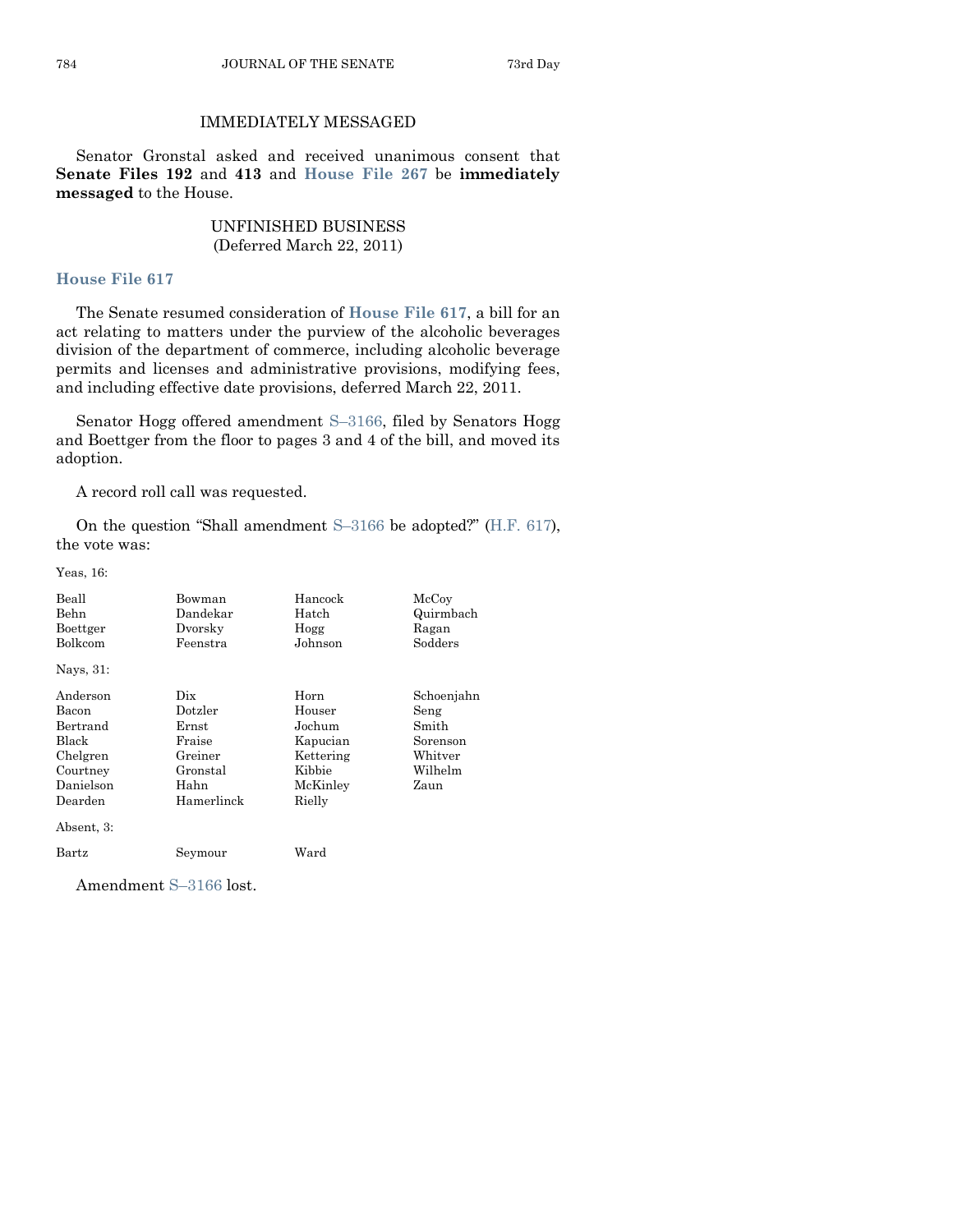Senator Hatch offered amendment S–[3164,](http://coolice.legis.state.ia.us/Cool-ICE/default.asp?Category=billinfo&Service=Billbook&frame=1&GA=84&hbill=S3164) filed by him from the floor to page 3 of the bill.

Senator Hamerlinck withdrew amendment S–[3168,](http://coolice.legis.state.ia.us/Cool-ICE/default.asp?Category=billinfo&Service=Billbook&frame=1&GA=84&hbill=S3168) filed by him from the floor to page 1 of amendment S–[3164.](http://coolice.legis.state.ia.us/Cool-ICE/default.asp?Category=billinfo&Service=Billbook&frame=1&GA=84&hbill=S3164)

Senator Hatch moved the adoption of amendment S–[3164.](http://coolice.legis.state.ia.us/Cool-ICE/default.asp?Category=billinfo&Service=Billbook&frame=1&GA=84&hbill=S3164)

Amendment S–[3164](http://coolice.legis.state.ia.us/Cool-ICE/default.asp?Category=billinfo&Service=Billbook&frame=1&GA=84&hbill=S3164) lost by a voice vote.

Senator Schoenjahn moved that the bill be read the last time now and placed upon its passage, which motion prevailed by a voice vote, and the bill was read the last time.

On the question "Shall the bill pass?"  $(H.F. 617)$ , the vote was:

Yeas, 33:

| Anderson<br>Beall<br>Bertrand<br><b>Black</b><br>Chelgren<br>Courtney<br>Dandekar<br>Danielson<br>Dearden | Dix<br>Dotzler<br>Dvorsky<br>Ernst<br>Feenstra<br>Fraise<br>Greiner<br>Gronstal<br>Hamerlinck | Horn<br>Houser<br>Jochum<br>Kapucian<br>Kettering<br>Kibbie<br>McKinley<br>Rielly<br>Schoenjahn | Seng<br>Smith<br>Sorenson<br>Whitver<br>Wilhelm<br>Zaun |
|-----------------------------------------------------------------------------------------------------------|-----------------------------------------------------------------------------------------------|-------------------------------------------------------------------------------------------------|---------------------------------------------------------|
| Nays, 14:                                                                                                 |                                                                                               |                                                                                                 |                                                         |
| Bacon<br>Behn<br>Boettger<br>Bolkcom                                                                      | Bowman<br>Hahn<br>Hancock<br>Hatch                                                            | Hogg<br>Johnson<br>McCoy<br>Quirmbach                                                           | Ragan<br>Sodders                                        |
| Absent, 3:                                                                                                |                                                                                               |                                                                                                 |                                                         |
| Bartz                                                                                                     | Seymour                                                                                       | Ward                                                                                            |                                                         |

The bill, having received a constitutional majority, was declared to have passed the Senate and the title was agreed to.

# WITHDRAWN

Senator Schoenjahn asked and received unanimous consent that **[Senate File 242](http://coolice.legis.state.ia.us/Cool-ICE/default.asp?Category=billinfo&Service=Billbook&frame=1&GA=84&hbill=SF242)** be **withdrawn** from further consideration of the Senate.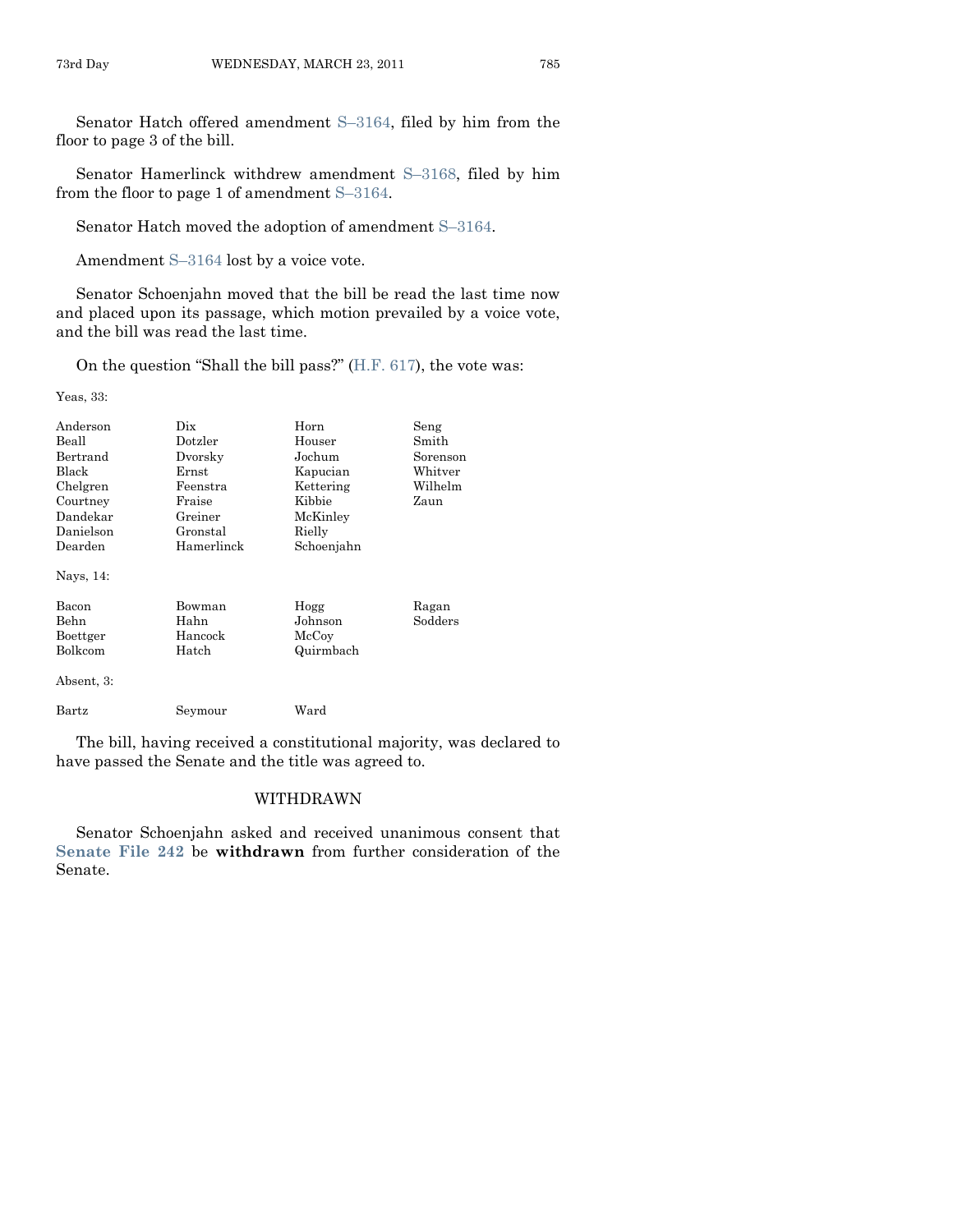# IMMEDIATELY MESSAGED

Senator Gronstal asked and received unanimous consent that **[House File 617](http://coolice.legis.state.ia.us/Cool-ICE/default.asp?Category=billinfo&Service=Billbook&frame=1&GA=84&hbill=HF617)** be **immediately messaged** to the House.

#### HOUSE MESSAGES RECEIVED AND CONSIDERED

The following messages were received from the Chief Clerk of the House:

MR. PRESIDENT: I am directed to inform your honorable body that the House has on March 22, 2011, **passed** the following bills in which the concurrence of the House was asked:

**[Senate File 291](http://coolice.legis.state.ia.us/Cool-ICE/default.asp?Category=billinfo&Service=Billbook&frame=1&GA=84&hbill=SF291)**, a bill for an act relating to the discovery of privileged medical records, including mental health records, in a criminal case and including effective date provisions.

**[Senate File 400](http://coolice.legis.state.ia.us/Cool-ICE/default.asp?Category=billinfo&Service=Billbook&frame=1&GA=84&hbill=SF400)**, a bill for an act relating to the conveyance or encumbrance of a homestead by a spouse.

ALSO: That the House has on March 22, 2011, **passed** the following bill in which the concurrence of the Senate is asked:

**[House File 603](http://coolice.legis.state.ia.us/Cool-ICE/default.asp?Category=billinfo&Service=Billbook&frame=1&GA=84&hbill=HF603)**, a bill for an act relating to eminent domain authority and procedures and including effective date and applicability provisions.

Read first time and referred to committee on **Judiciary**.

ALSO: That the House has on March 22, 2011, **amended and passed** the following bills in which the concurrence of the Senate is asked:

**[Senate File 7](http://coolice.legis.state.ia.us/Cool-ICE/default.asp?Category=billinfo&Service=Billbook&frame=1&GA=84&hbill=SF7)**, a bill for an act providing for a .08 blood alcohol limit for motorboat or sailboat operating while intoxicated offenses. (S–[3171\)](http://coolice.legis.state.ia.us/Cool-ICE/default.asp?Category=billinfo&Service=Billbook&frame=1&GA=84&hbill=S3171)

**[Senate File 427](http://coolice.legis.state.ia.us/Cool-ICE/default.asp?Category=billinfo&Service=Billbook&frame=1&GA=84&hbill=SF427)**, a bill for an act allowing qualified organizations to lease certain electronic bingo equipment in order to assist disabled participants. (S–[3170\)](http://coolice.legis.state.ia.us/Cool-ICE/default.asp?Category=billinfo&Service=Billbook&frame=1&GA=84&hbill=S3170)

#### ADJOURNMENT

On motion of Senator Gronstal, the Senate adjourned at 12:55 p.m. until 9:00 a.m., Thursday, March 24, 2011.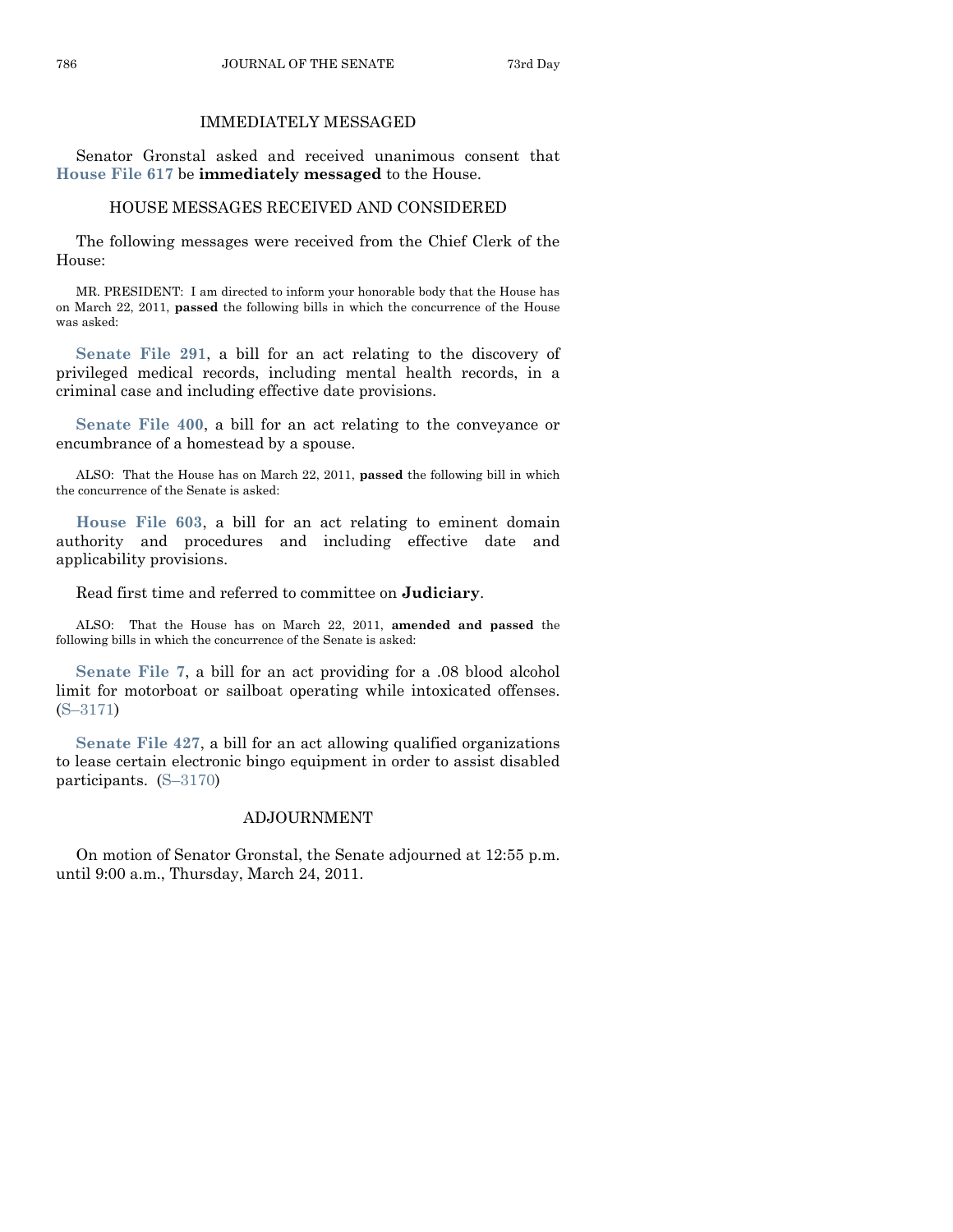#### **APPENDIX**

# CERTIFICATES OF RECOGNITION

The Secretary of the Senate issued the following certificates of recognition:

Leti Lerma, Muscatine—For being named to the 2010–2011 Iowa Girls' Coaches Association all district team. Senator Hahn (3/23/11).

Grace Rants, Sioux City—For winning the 2011 Iowa Poetry Out Loud Championship. Senator Anderson (3/23/11).

Trinity United Methodist Church of Des Moines—For celebrating its centennial. Senator Hatch (3/23/11).

#### REPORTS OF COMMITTEE MEETINGS

#### **AGRICULTURE**

**Convened:** Tuesday, March 22, 2011, 12:35 p.m.

**Members Present:** Seng, Chair; Fraise, Vice Chair; Johnson, Ranking Member; Bowman, Courtney, Greiner, Hahn, Hancock, Houser, Kapucian, Kibbie, and Rielly.

**Members Absent:** Black (excused).

**Committee Business:** Presentation on the biomass-to-energy process developed by Agripower, Inc.

**Adjourned:** 1:05 p.m.

#### **EDUCATION**

**Convened:** Wednesday, March 23, 2011, 1:00 p.m.

**Members Present:** Quirmbach, Chair; Schoenjahn, Vice Chair; Hamerlinck, Ranking Member; Beall, Boettger, Bowman, Dvorsky, Feenstra, Hogg, Johnson, Smith, Sodders, and Wilhelm.

#### **Members Absent:** None.

**Committee Business:** Approved [SSB 1203](http://coolice.legis.state.ia.us/Cool-ICE/default.asp?Category=billinfo&Service=Billbook&frame=1&GA=84&hbill=SSB1203). Approved governor's appointees.

**Adjourned:** 2:00 p.m.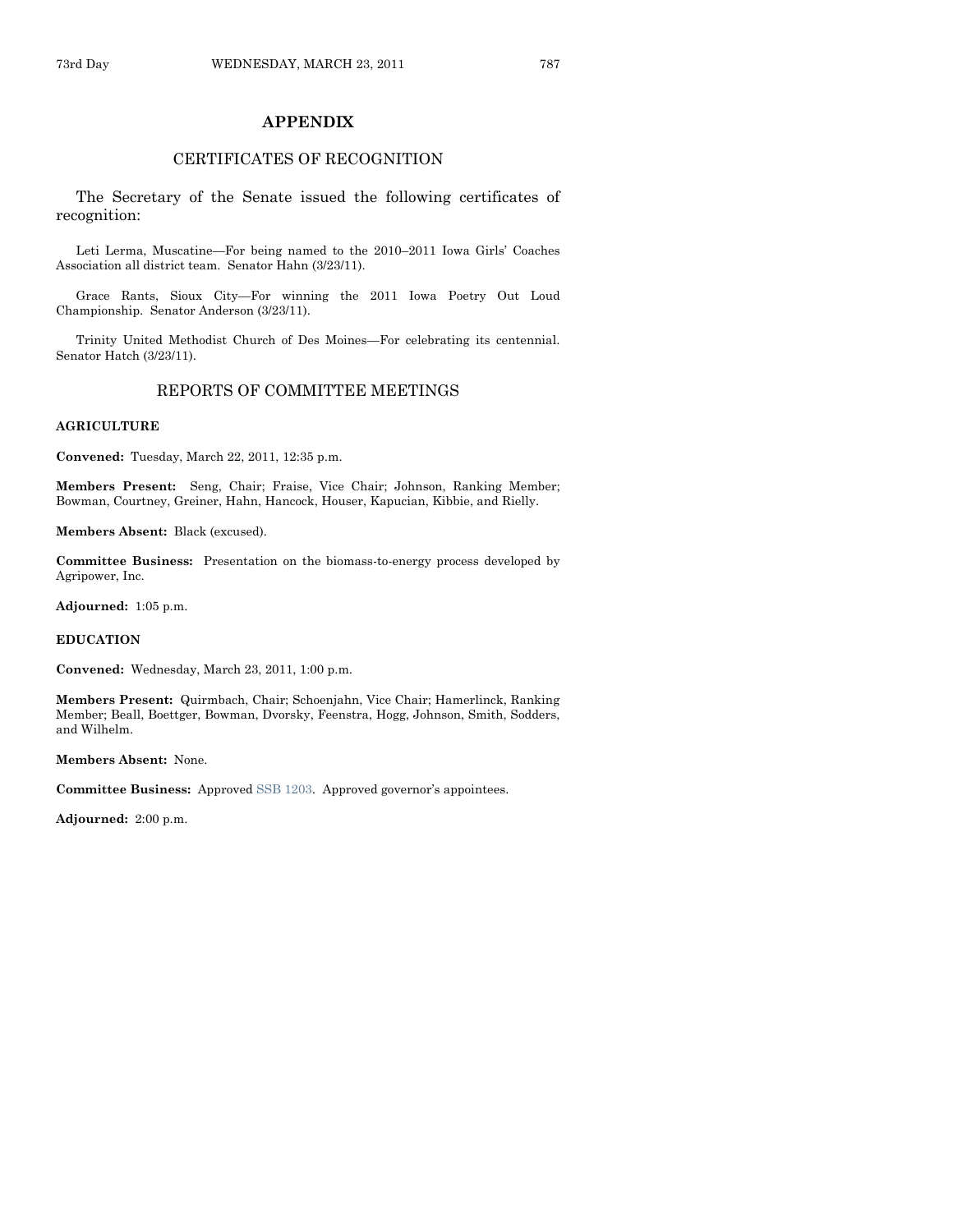#### **HUMAN RESOURCES**

**Convened:** Wednesday, March 23, 2011, 2:10 p.m.

**Members Present:** Ragan, Chair; Wilhelm, Vice Chair; Bacon, Boettger, Bolkcom, Dotzler, Dvorsky, Jochum, Johnson, Quirmbach, and Whitver.

**Members Absent:** Seymour, Ranking Member; and Hatch (both excused).

**Committee Business:** Approved [HF 322.](http://coolice.legis.state.ia.us/Cool-ICE/default.asp?Category=billinfo&Service=Billbook&frame=1&GA=84&hbill=HF322)

**Adjourned:** 2:30 p.m.

#### **LABOR AND BUSINESS RELATIONS**

**Convened:** Wednesday, March 23, 2011, 1:05 p.m.

**Members Present:** Horn, Chair; Jochum, Vice Chair; Anderson, Bertrand, Chelgren, Courtney, Dearden, Dotzler, and Fraise.

**Members Absent:** Ward, Ranking Member; and Hatch (both excused).

**Committee Business:** Approved governor's appointees.

**Adjourned:** 1:10 p.m.

#### INTRODUCTION OF BILL

**[Senate File 513](http://coolice.legis.state.ia.us/Cool-ICE/default.asp?Category=billinfo&Service=Billbook&frame=1&GA=84&hbill=SF513)**, by committee on Ways and Means, a bill for an act relating to fees to fund programs to aid impaired pharmacists, pharmacist-interns, and pharmacy technicians.

Read first time under Rule 28 and **placed on Ways and Means calendar**.

#### STUDY BILL RECEIVED

**[SSB 1203](http://coolice.legis.state.ia.us/Cool-ICE/default.asp?Category=billinfo&Service=Billbook&frame=1&GA=84&hbill=SSB1203) Education**

To recognize March 2011 as Iowa Arts Education Month.

# SUBCOMMITTEE ASSIGNMENTS

**[House File 516](http://coolice.legis.state.ia.us/Cool-ICE/default.asp?Category=billinfo&Service=Billbook&frame=1&GA=84&hbill=HF516)**

LOCAL GOVERNMENT: Bowman, Chair; Bacon and Rielly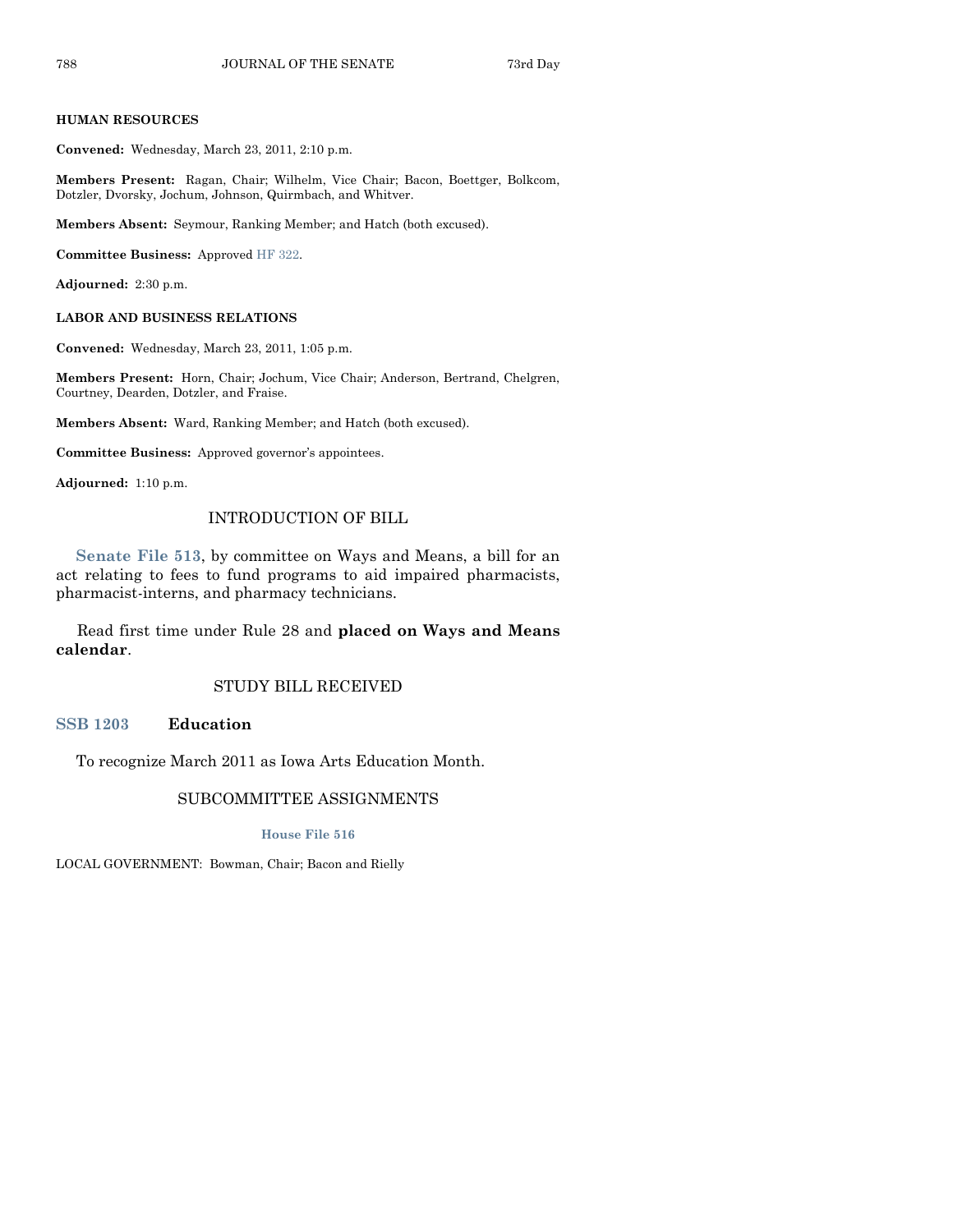#### **[House File 557](http://coolice.legis.state.ia.us/Cool-ICE/default.asp?Category=billinfo&Service=Billbook&frame=1&GA=84&hbill=HF557)**

#### AGRICULTURE: Seng, Chair; Courtney and Kapucian

#### **[SSB 1203](http://coolice.legis.state.ia.us/Cool-ICE/default.asp?Category=billinfo&Service=Billbook&frame=1&GA=84&hbill=SSB1203)**

EDUCATION: Quirmbach, Chair; Dvorsky and Hamerlinck

#### FINAL COMMITTEE REPORTS OF BILL ACTION

#### **HUMAN RESOURCES**

**Bill Title:** [HOUSE FILE 322](http://coolice.legis.state.ia.us/Cool-ICE/default.asp?Category=billinfo&Service=Billbook&frame=1&GA=84&hbill=HF322) [\(HSB 23\)](http://coolice.legis.state.ia.us/Cool-ICE/default.asp?Category=billinfo&Service=Billbook&frame=1&GA=84&hbill=HSB23), a bill for an act relating to the creation of a task force concerning drug product selection relative to antiepileptic drugs for the treatment of epileptic seizures and including effective date provisions.

#### **Recommendation:** DO PASS.

**Final Vote:** Ayes, 11: Ragan, Wilhelm, Bacon, Boettger, Bolkcom, Dotzler, Dvorsky, Jochum, Johnson, Quirmbach, and Whitver. Nays, none. Absent, 2: Seymour and Hatch.

**Fiscal Note:** NOT REQUIRED UNDER JOINT RULE 17.

#### **WAYS AND MEANS**

**Bill Title:** [SENATE FILE 513](http://coolice.legis.state.ia.us/Cool-ICE/default.asp?Category=billinfo&Service=Billbook&frame=1&GA=84&hbill=SF513) (formerly [SF 280\)](http://coolice.legis.state.ia.us/Cool-ICE/default.asp?Category=billinfo&Service=Billbook&frame=1&GA=84&hbill=SF280), a bill for an act relating to fees to fund programs to aid impaired pharmacists, pharmacist-interns, and pharmacy technicians.

#### **Recommendation:** APPROVED COMMITTEE BILL.

**Final Vote:** Ayes, 14: Bolkcom, Seng, Zaun, Anderson, Bartz, Black, Chelgren, Dandekar, Dotzler, Feenstra, Hogg, Jochum, Quirmbach, and Smith. Nays, none. Absent, 1: McCoy.

**Fiscal Note:** NOT REQUIRED UNDER JOINT RULE 17.

#### BILLS ASSIGNED TO COMMITTEE

President Kibbie announced the assignment of the following bills to committee:

- [H.F.](http://coolice.legis.state.ia.us/Cool-ICE/default.asp?Category=billinfo&Service=Billbook&frame=1&GA=84&hbill=HF516) 516 Local Government
- [H.F.](http://coolice.legis.state.ia.us/Cool-ICE/default.asp?Category=billinfo&Service=Billbook&frame=1&GA=84&hbill=HF523) 523 Labor and Business Relations
- [H.F.](http://coolice.legis.state.ia.us/Cool-ICE/default.asp?Category=billinfo&Service=Billbook&frame=1&GA=84&hbill=HF534) 534 Education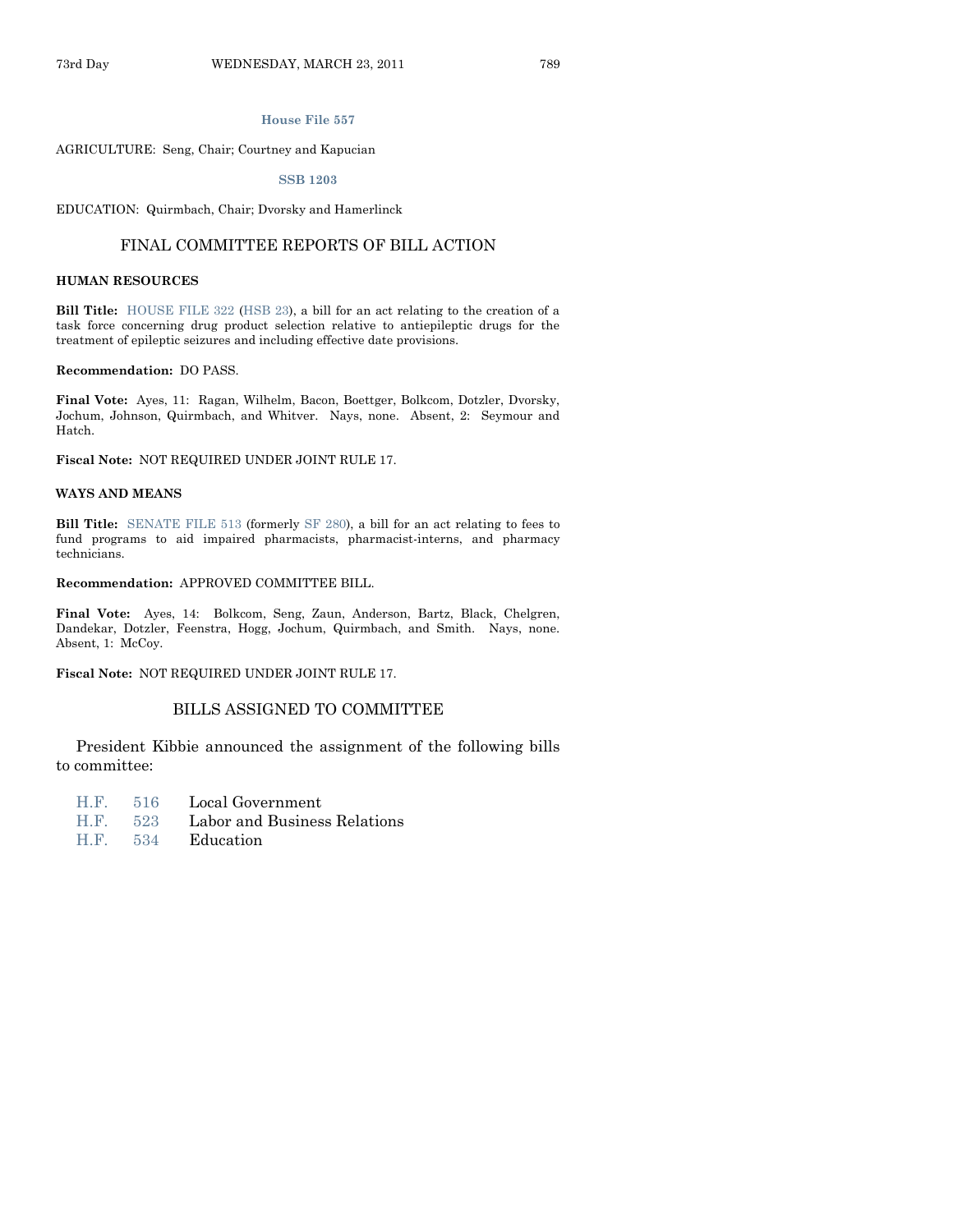# EXPLANATION OF VOTES

MR. PRESIDENT: I was necessarily absent from the Senate chamber on March 23, 2011, when the votes were taken on Senate Files 192 and 413 and House Files 267 and 617. Had I been present, I would have voted "Aye." Also, I was necessarily absent when the vote was taken on Amendment S–[3166](http://coolice.legis.state.ia.us/Cool-ICE/default.asp?Category=billinfo&Service=Billbook&frame=1&GA=84&hbill=S3166) to [House File 617.](http://coolice.legis.state.ia.us/Cool-ICE/default.asp?Category=billinfo&Service=Billbook&frame=1&GA=84&hbill=HF617) Had I been present, I would have voted "Nay."

MERLIN BARTZ

#### GOVERNOR'S APPOINTEES PLACED ON EN BLOC CALENDAR

The following appointees, assigned to standing committees for investigation, were placed on the En Bloc Calendar with recommendation for confirmation:

#### **HUMAN RESOURCES**

Betty Grandquist – Commission on Aging Fred Schuster – Commission on Aging

Pamela Davis – Board of Athletic Training Melody Higgins – Board of Athletic Training William Jacobson – Board of Athletic Training Christina Taylor – Board of Athletic Training

Daniel Harkness – Board of Behavioral Science Vickie Miene – Board of Behavioral Science Sarah Thomas – Board of Behavioral Science Sherill Whisenand – Board of Behavioral Science

Bruce Johnson – Child Advocacy Board

Joan Bruhn – Prevention of Disabilities Policy Council Randy Horn – Prevention of Disabilities Policy Council

Vergene Donovan – Health Facilities Council Robert Lundin – Health Facilities Council William Thatcher – Health Facilities Council

Kathy Pearson – Healthy and Well Kids in Iowa (HAWK-I) Board Bob Skow – Healthy and Well Kids in Iowa (HAWK-I) Board

Mark Anderson – Council on Human Services Mark Peltan – Council on Human Services Sally Stutsman – Council on Human Services

Rebecca Jackson – Commission of Latino Affairs